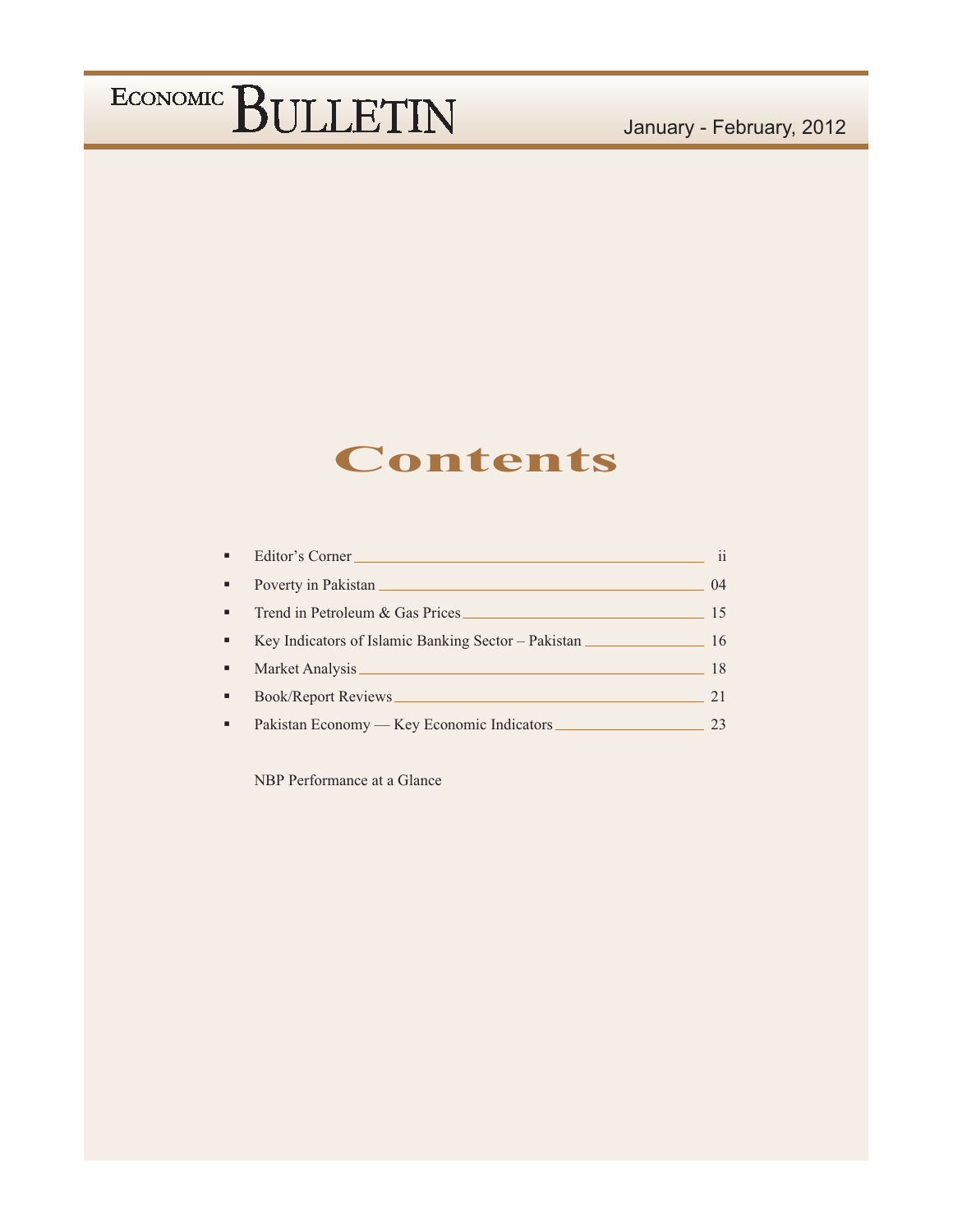### **Editor's Corner**

### Dear Readers,

In a recently published book titled, The Future of Pakistan, Stephen P. Cohen and others have in some of the essays focused on factors that are important in shaping Pakistan. Demographics has been identified as a factor that will shape Pakistan in several ways. The country is undergoing a population boom, and it will soon have one of the world's youngest populations. Today there are some 180 million people and the median age of the population is 18 years. Here the question arises, whether this population increase can be used to Pakistan's advantage in the future. It is a basic challenge on how Pakistan responds to its growing youth population who have to be provided with education, jobs, shelter, food as to prevent them from going stray. Will Pakistan be able to use the growing population bulge to its advantage or will it lead to disaster. Stephen P. Cohen writes, "population growth is a challenge, not a threat. The critical mediating factors are state capacity and state response".

Pakistan's Planning Commission has developed a New Growth Framework – a strategy that seeks accelerated and sustained growth and development based on economic reform and an emphasis on productivity. They have in their Report focused on the young and growing population. The Report states, 'the population of Pakistan is projected to reach over 350 million by 2050. It is not just the size but its age structure that is important. The number of those aged 0-14 years will start to stagnate after 2035 (due to fertility decline), but the number of working age group (15-64 years) and the elderly (65 and above) will continue to increase. It is the increasing numbers in the working age group that might provide an economic opportunity for the country. By 2050, more than 236 million people will be in the working age group.

Developing countries are in varying stages of a demographic transition. As a result of declining population growth and consequent change in the age structure of the population, the proportion of working age population is increasing in many of the developing countries, alongwith a decline in the proportion of young dependent population. Countries in the South Asia region are also experiencing this transition. Demographic transition is taking place in Pakistan also. The share of working age population is increasing and a window of new opportunity has opened for Pakistan in the form of these young adults who can be an asset for the development of the country.

Economic gains can accrue from this demographic dividend if the government pursues appropriate policies with regard to education, vocational/technical training, public health, generation of enough employment opportunities to productively employ the additional labour force. Without the appropriate set of policies to benefit from the rising youth labour force, the demographic dividend could infact be a demographic challenge  $-$  a cost to the economy. Young people without jobs could be a serious threat to peace and security, spread of crime and conflict. Good policies can work wonders and the growth in the young labour force can be an asset rather than a burden.

The Report entitled, Pakistan: The Next Generation British Council, November 2009 seeks in one of the chapters to find answers to whether our next generation delivers a demographic dividend or is a demographic disaster more likely? To capture the dividend, the report identifies three factors: expand and improve education, develop and implement policies for women and families, and labour market reforms to promote fairness and stability. Education reform, must be as much about delivering quality education as about improving the quantity of school. Standards of provision need to be improved throughout the educational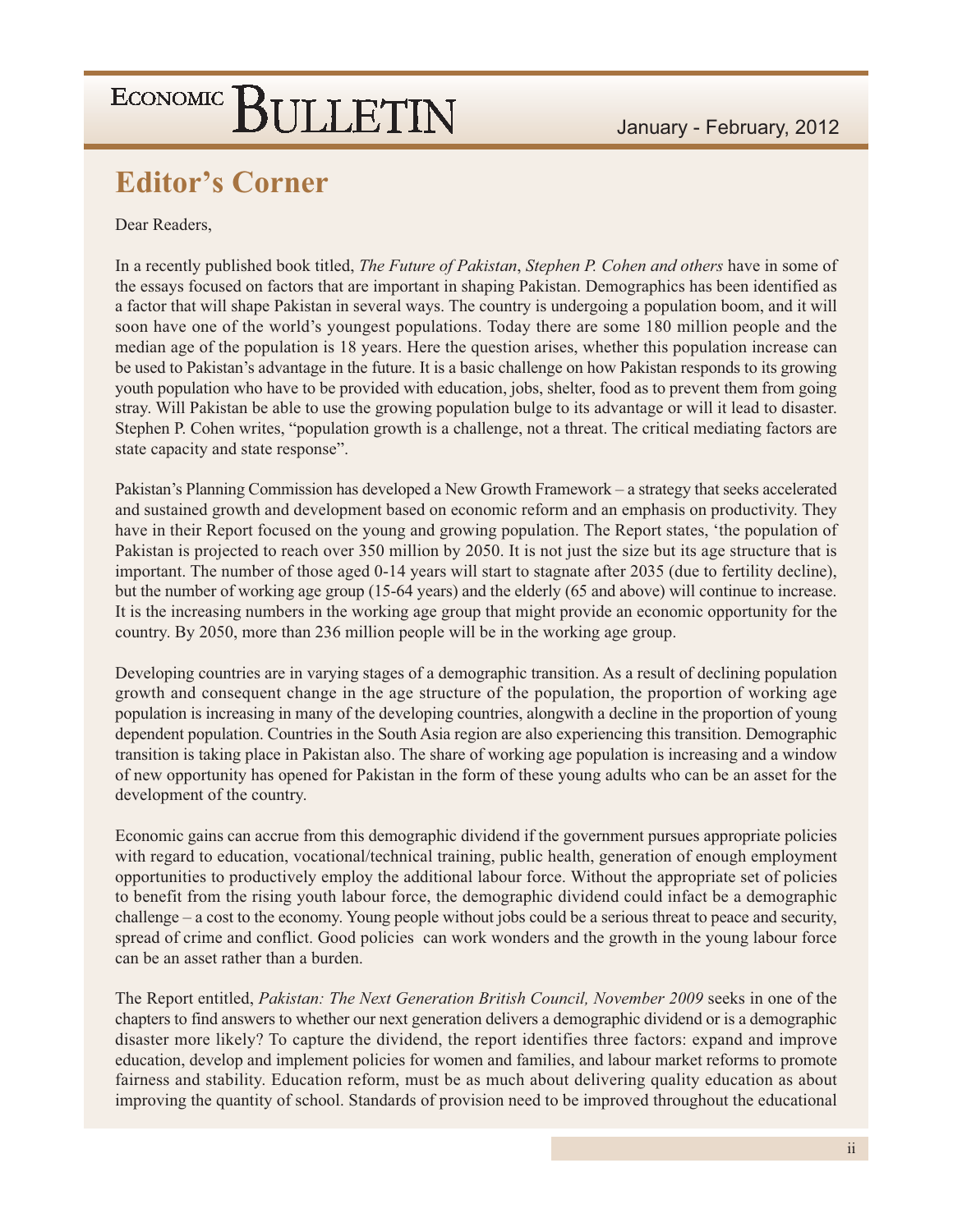system, from primary to tertiary levels. Policies for women must increase their access to health, education and other services. Investment in human capital can only pay dividends if the employment opportunities for young people is simultaneously increased. Young people need vocational training to develop their skills that are suited to today's challenges.

Providing vocational training is one strategy to build human assets and capabilities, especially for those who may not have had the opportunity for higher education. Technical and vocational education and training is a major instrument for employment generation and poverty alleviation. The Government is taking initiatives to provide relevant skills to the youth, so that they could contribute to the industrial development of the country. The National Skills Strategy 2009-13, proposes a paradigm shift from curricula based education to competency based training, to create a demand driven training system responsive to industry needs. It envisions provision of relevant skills in different areas. There are institutions in Pakistan, like the National Vocational and Technical Training Commission that impart technical and vocational training in different trades to jobless youth in the country, the National Institute of Medical and Social Sciences that imparts training in para medics etc.

Investment in education at all levels is essential as it produces a better educated workforce. This will yield benefits only if these workers can find suitable jobs. Government policies that lead to stable macroeconomic conditions would generate economic activity and growth of jobs. The increasing proportion of young labour force is a major challenge for the government and only if the needful is done can this youth prove beneficial, otherwise it can have catastrophic consequences.

Ayesha Mahm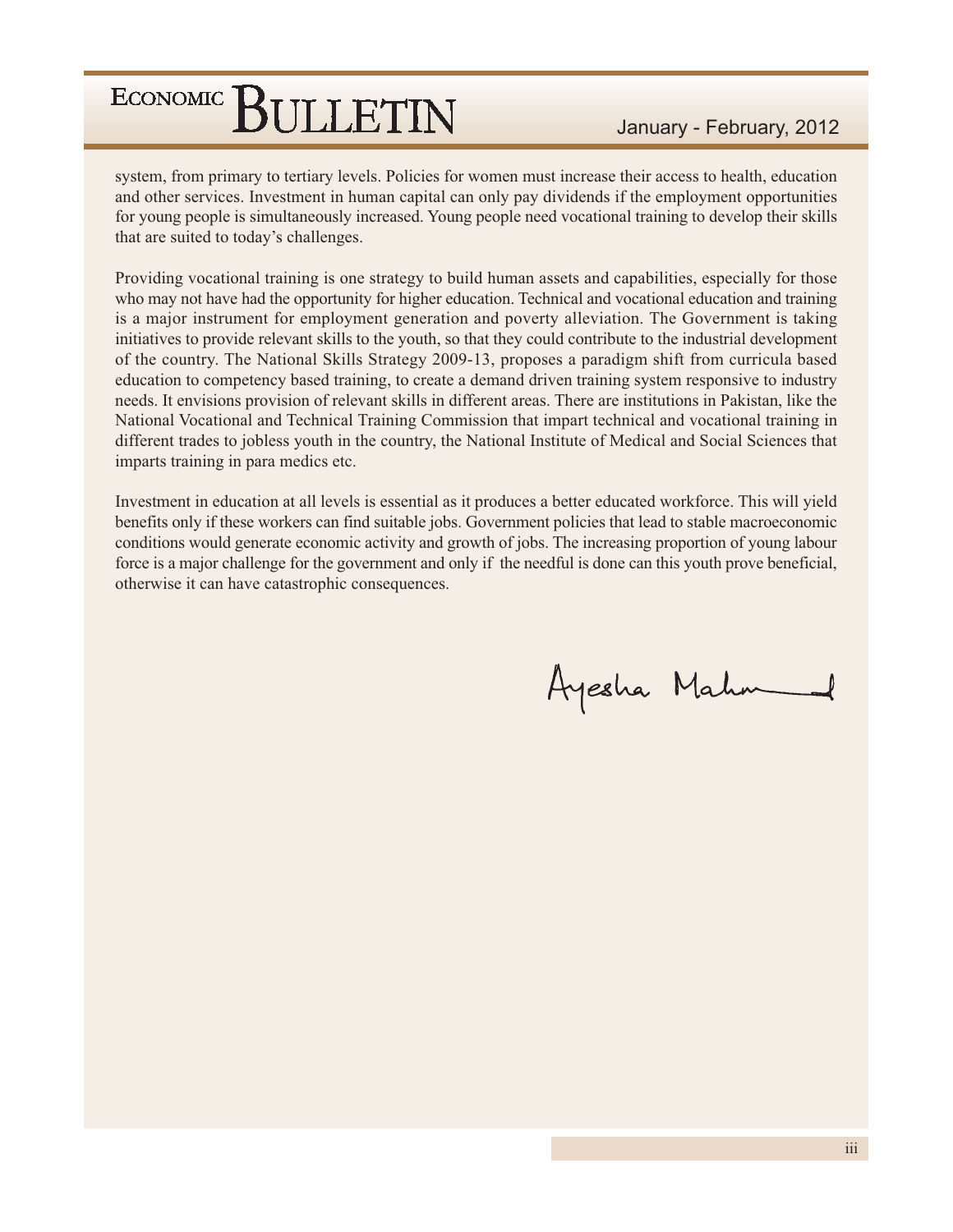### **Poverty in Pakistan**

Poverty remains a serious concern in Pakistan. The last six decades have been interspersed with periods of declining and rising poverty. Inadequate access to basic services, low spending on social sectors, natural calamities in recent years, rising food prices, have all contributed towards the persistence of poverty in the country. The poor not only have low income but they also lack access to basic needs such as education, health, clean drinking water and proper sanitation. This consequently limits their opportunities to secure employment. Pakistan has slipped into the low human development group of countries. According to the United Nations Human Development Report 2011, Pakistan ranks at 145 among 187 nations, as compared to 125 among 169 countries a year earlier. In 2010, Pakistan was categorised as a medium human development country. The current Report says that as many as 49.4 percent of the country's population is living in multidimensional poverty, while 11 percent is at risk of being pushed into the category, 27.4 percent of the population lives in severe poverty.

The 1960s witnessed high levels of poverty, particularly in the rural areas. This occurred despite high growth rates in the agricultural sector. The percentage of people below the poverty line rose from 40 percent in 1964 to 44 percent in 1968. The development process which began in the 1950s had led to increased inequalities, widening the gulf between different income groups and regions. Poverty declined during the 1970s and this declining trend continued until 1987-88. This was a period when investment in agriculture rose and the large scale migration to the Middle East in the 1970s and 1980s had resulted in large remittances inflows. Pakistan was one of the high performers in the 1980s among the developing countries, with growth rates averaging 6.5 percent in the decade.

During the 1990s, Pakistan witnessed increase in poverty from 26.1 percent in 1990-91 to 32.1 percent in 2000-01, reversing the earlier declining trend. This was a period of political

uncertainty and economic instability. The decade witnessed slowdown in economic growth, decline in investment, increase in fiscal and current account deficits and debt accumulation. As macroeconomic fundamentals deteriorated, poverty increased and the country was left behind as other South Asian countries progressed on most economic and social indicators.

Rise in poverty was accompanied by worsening income distribution. A highly unequal income distribution makes it harder to reduce poverty. Higher inequality requires more growth to yield the same reduction in poverty.

#### Trends in Income Inequality

|         |               | Percentage Share of Income |                | <b>GDP</b>     |  |
|---------|---------------|----------------------------|----------------|----------------|--|
| Year    | Lowest<br>20% | Middle<br>60%              | Highest<br>20% | Growth<br>Rate |  |
| 1979    | 7.4           | 47.6                       | 45.0           | 5.5            |  |
| 1984-85 | 7.3           | 47.7                       | 45.0           | 8.7            |  |
| 1985-86 | 7.6           | 48.4                       | 44.0           | 6.4            |  |
| 1986-87 | 7.9           | 48.5                       | 43.6           | 5.8            |  |
| 1987-88 | 8.0           | 45.3                       | 43.7           | 6.4            |  |
| 1990-91 | 5.7           | 45.0                       | 49.3           | 5.6            |  |
| 1992-93 | 6.2           | 45.6                       | 48.2           | 2.3            |  |
| 1993-94 | 6.5           | 46.3                       | 47.2           | 4.5            |  |
| 1996-97 | 7.0           | 43.6                       | 49.4           | 1.9            |  |
| 1998-99 | 6.2           | 44.1                       | 49.7           | 4.2            |  |

Source: Pakistan Economic Survey 2002-03

During the 1980s, the period of relatively higher growth rate, the percentage share of income of lowest 20 percent increased from 7.3 percent to 8.0 percent, while the percentage share of highest 20 percent decreased from 45.0 percent to 43.7 percent. During the later half of the 1990s, a period of sluggish economic growth, the percentage share of lowest 20 percent declined from 7.0 percent to 6.2 percent, while for the highest 20 percent it increased from 47.2 percent to 49.7 percent by 1998-99. The income gap that had declined during the 1980s showed an increasing trend during the 1990s.

Between 2000-01 and 2005-06, Government estimates suggest a significant decline in the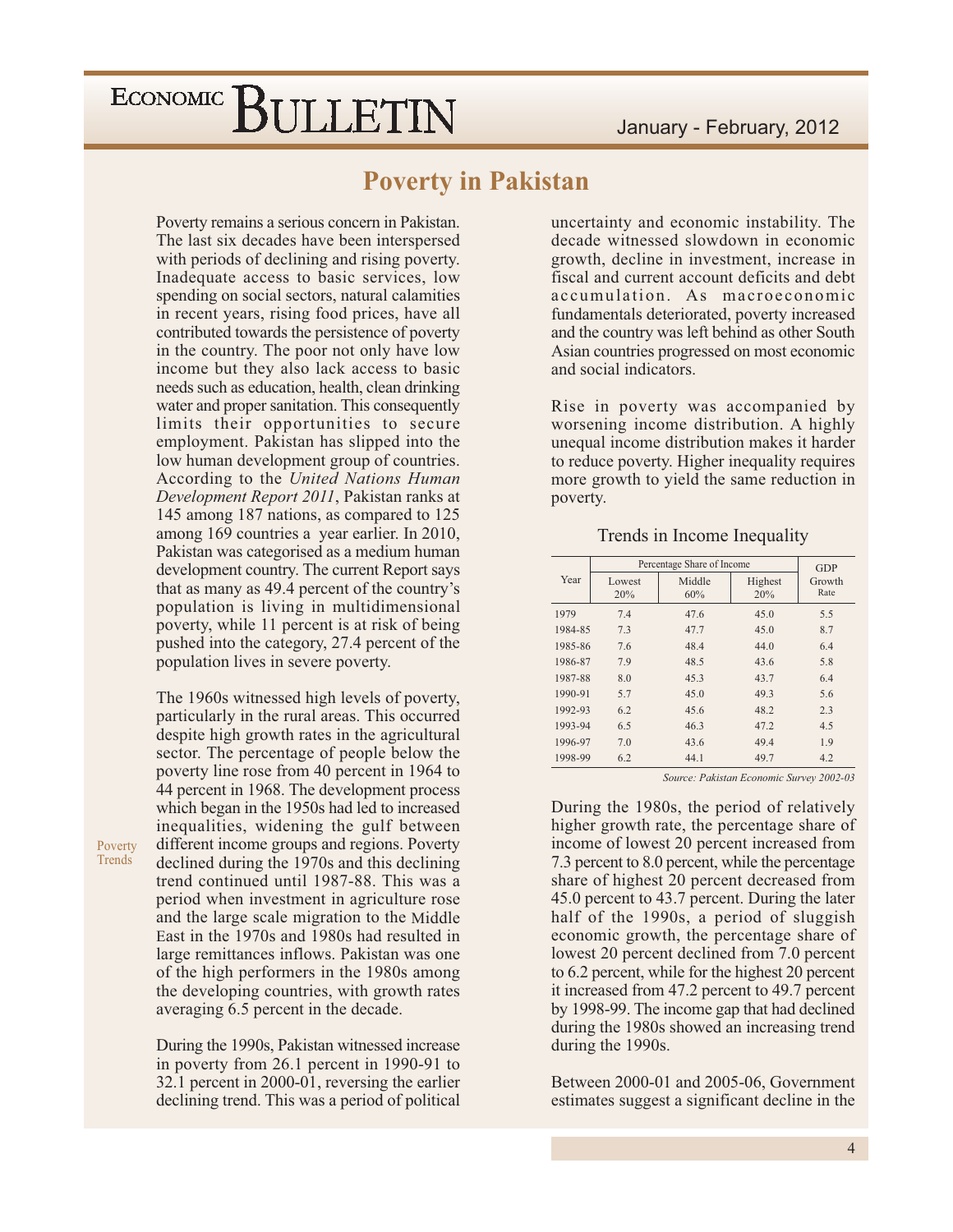incidence of poverty in the country, falling to 22.3 percent (FY06). During this period macroeconomic stability was restored to a large degree, as seen by significant declines in the fiscal deficit, stability in exchange rate, substantive increase in foreign exchange reserves, improved balance of payments position and containment of inflation. Many of the gains were subsequently eroded in 2007 and 2008.

The slowdown in economic growth since 2004-05 has an impact on poverty situation. The Economic Survey 2010-11 says, the latest official estimates on poverty are not available but evidence suggests substantial increase in poverty over the last three years.

The above trends in poverty have been discussed in an article titled, Poverty and Social Safety Nets: A Case Study of Pakistan, Muhammad Irfan, where the author has cited a number of studies which explain this situation. For instance, the high growth of 1960s failed to reflect any improvement in the poverty situation in rural areas because of the eviction of tenants and rise in landlessness. In the wake of subdued economic performance of the early 1970s, a decline in the poverty level was made possible through escalation in the public sector employment and massive rise in public sector expenditure. Similarly, Middle East emigration and return flow of remittances had a very favourable impact on poverty situation in the country beginning late 1970s to middle of 1980s. Pakistan's experience suggests a close link between employment generation, remittances and poverty.

The decade of the 1990s saw host of challenges and problems for the economy. The paper mentions a number of these problems, such as budget deficit, rising balance of payments, large stock of debt, worsening unemployment decade of situation, decline in GDP growth, low the 1990s investment, decline in poverty related expenditure and stagnant or declining real wages further compounded the situation. This provides explanation for rise in poverty during 1990s.

The

### January - February, 2012

One of the important aims of development in any of the developing countries has been the removal of poverty amongst the masses. The issue is amongst the foremost objectives of their development programmes for the last several decades. Governments have adopted

Alleviating poverty

**MDGs** 

Poverty Reduction Strategy Programmes, an approach initiated by the *IMF* and the *World* Bank in 1999, basically a comprehensive country based strategy for poverty reduction. Income generating programmes have also come to play a major role in alleviating poverty in these countries.

East Asian countries have generally been very successful in eradicating large scale poverty. These countries include China, Indonesia, Thailand and Vietnam where both the absolute number of poor and the percentage of population under the poverty line have declined. South Asia (India, Pakistan, Bangladesh and Nepal) has achieved modest success by reducing the percentage of population under the poverty line from 60 percent in 1960s to 30 percent by 2003. At the other extreme, Africa saw an increase in both absolute number of poor and poverty incidence.

Pakistan is committed to the achievement of the Millennium Development Goals (MDGs) as reflected in its development strategy and also included in the Medium Term Development Framework, MTDF (2005-10). The government aligned the PRSP strategy with achieving the MDGs. The MDG with regard to eradicating poverty seeks to reduce by half the proportion of population below the poverty line (to 13 percent by 2015) and halve between 1990 and 2015, the proportion of people who suffer from hunger and reduce the proportion of children under 5 years who are underweight for their age.

A Report published in 2010 shows that the deterioration that had set in the economic and political situation in 2007 and 2008 is likely to have adversely affected the poverty situation and employment in the country. Economic growth had declined, inflation was rising and the IMF programme had removed a large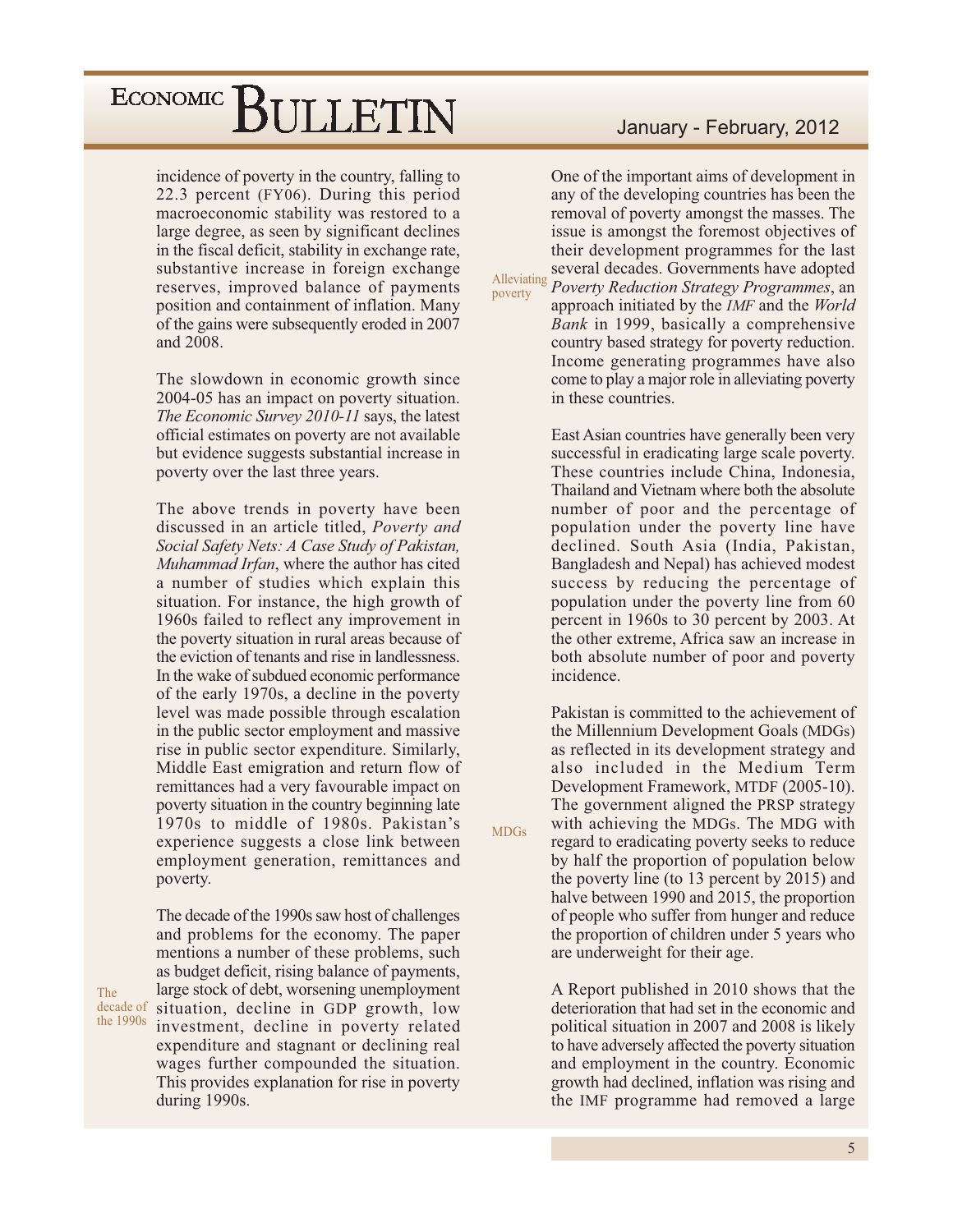number of subsidies. The Report says that it is likely for poverty to have risen since 2008, for the factors mentioned above are all known to aggravate poverty.

Government's commitment to reduce poverty

Realizing the significance of poverty alleviation as not only an end in itself but also as a critical factor for sustaining future economic growth, the government has been showing an increasing commitment to reduce poverty. It has been a major concern of successive governments, but it was explicitly stated as an objective only in the Interim **Poverty Reduction Strategy Paper (November)** 2001). The IPRSP was the first attempt to increasing formulate a strategy with a long term poverty alleviation perspective. Its focus was to revive growth, improve human development and governance and reduce the vulnerability of the poor to shocks. Structural reforms were undertaken to improve the overall working of the economy. These pertained to tax system, tax administration, trade, financial sector, fiscal, agricultural, governance etc. This brought some positive results, as it helped improve the country's macroeconomic fundamentals and social sector outcomes.

> After further refinement, the IPRSP evolved into the Poverty Reduction Strategy Paper in December 2003 for the period upto 2006. There was strong focus on income generating opportunities, pursuing stable macroeconomic policies, attaining the MDGs for sustainable development and poverty reduction. Vital elements of the PRSP included the devolution programme, human development and rural development strategy. It also covered gaps in the poverty reduction strategy identified in the IPRSP. It has been a key strategy document of the government for social development of the country.

> PRSP II was finalized in FY2008-09 covering the period  $2008-09$  to  $2010-11$ . It took into account the prevailing socio economic developments, both domestic and international and built upon the government's nine point economic reform poverty reduction agenda.

> The nine pillars were: macroeconomic stability and real sector growth; protecting the poor

and the vulnerable; increasing productivity and value addition in agriculture; integrated energy development programme; making industry internationally competitive; human development for the 21st century; removing infrastructure bottlenecks through publicprivate partnership; capital and finance for development; and governance for a just and fair system.

As against this, PRSP I was built around four pillars; including, accelerating economic growth while maintaining macroeconomic stability; improving governance; investing in human capital; and targeting the poor and vulnerable

This Report has discussed at length the outcomes of PRSP I. Highlights of the progress made in achieving the social sector outcomes is given below: -

- $\omega$ Macroeconomic indicators improved during the period  $2003-07$ .
- Rising rate of inflation was a cause of concern.
- Some progress achieved in indicators for sectors like education, health, access to drinking water and housing.
- Poverty headcount in Pakistan fell from 34.5 percent of the population in FY2011 to 22.3 percent in FY2006. This decline was in marked contrast to the rapid increase during the 1990s.

Decline in poverty occurred in both urban  $\overline{\phantom{a}}$ PRSP-I Outcomes and rural areas.

- While literacy increased during the period FY2001-02 and FY2006-07 from 45 to 55 percent, it missed the target of 59.5 percent set in PRSP-I for the same year.
- Female literacy rate is only improving steadily in Punjab, while witnessing fluctuations in the rest of the country.
- Progress has been made in gross enrolment rate and net enrolment rate at the primary level.
- Gender disparities in education remains a major challenge.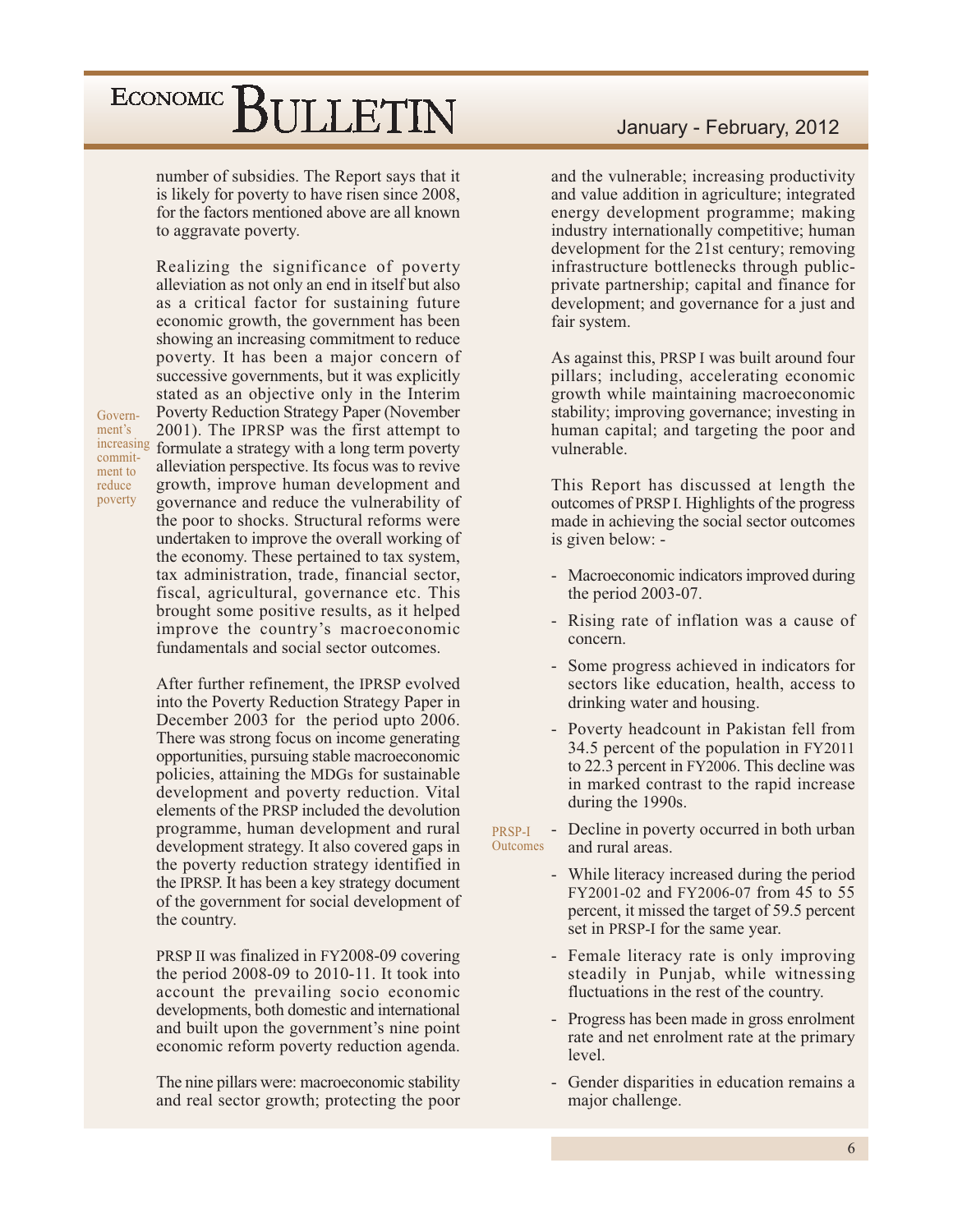- The role of private sector in primary education has increased over time.
- During the PRSP-I, the target set for access to safe drinking water, an indicator of the PRSP and MDGs, was not achieved.
- The number of employed persons had increased, surpassing the PRSP-I target of 42.03 million in FY2005-06.
- Informal sector employment has increased.
- Cumulative pro-poor budgetary and nonbudgetary expenditures as a share of GDP has increased from 3.77 percent in FY2001-02 to 5.46 percent in FY2007-08.

During this period a Federal Fiscal Responsibility Act was passed (2005) that made it obligatory for the Government to spend at least 4.5 percent of GDP on pro-poor sectors and double the expenditures as percentage of GDP on health and education in the next ten years.

The Poverty Reduction Strategy Paper II seeks to steer Pakistan's economic growth back to the range of 5-7 percent a year by stimulating growth in the production sector, creating adequate employment opportunities, improving income distribution etc. PRSP II period saw sluggish economic growth, political instability, war against terror, global financial crisis, food and fuel inflation. Recent trends suggest that poverty in Pakistan is on the rise again.

Partly as a result of the wide ranging reform programme articulated in Pakistan's Poverty Reduction Strategy Paper, the economy grew at an average rate of 7.3 percent annually from the beginning of 2000 to the first half of 2007, with moderate inflation. According to the Economic Survey, the national poverty rate fell by more than 11 percent points between 2001-2002 and 2005-06, lifting more than 17 million people out of poverty. Social indicators showed some improvement.

However, in recent years Pakistan has faced new challenges to growth and stability. Economic instability was accompanied by

political turmoil. In addition, Pakistan's security situation deteriorated as spillover from the war in Afghanistan. These have brought major costs and new challenges for development, including the displacement of more than two million people.

The Government of Pakistan recognizes that social protection and provision of social safety nets have a major role to play in providing pro-poor growth and tackling inequality. Safety nets are transfer programmes which seek to prevent the poor or those vulnerable to shocks and poverty from falling below a certain poverty level. In this regard, the Government has undertaken some new initiatives as well as strengthened earlier ones. Safety net in the form of direct cash transfers both budgetary and non-budgetary include Zakat, Pakistan safety nets Baitul Maal (PBM), Employees Old Age Benefit Institution (EOBI), Workers Welfare Fund (WWF), Benazir Income Support Programme (BISP) and Microfinance is the central instrument for alleviating the suffering of the poor. Expenditures on PBM, BISP and Social Security and Social Welfare have been included in the budgetary part of pro-poor expenditures. Expenditures on Zakat, EOBI and WWF have been included in the nonbudgetary part of pro-poor expenditures.

Social

Zakat

Zakat levied at 2.5 percent on the wealth of all muslims is transferred to the needy as subsistence allowances, educational stipends, healthcare, social welfare and marriage assistance. Pakistan Bait-ul-Maal provides assistance to poor households who do not benefit from zakat. The two main programmes include the Food Support Programme merged with Benazir Income Support Programme in 2009-10 and Individual Financial Assistance. The EOBI, the WWF and the Employees Social Security Institutions (ESSI) are the three major labour welfare programmes in the country.

BISP is the new cash transfer based programme initiated by the present government, which provides a cash grant of Rs1000 to each deserving household based on the established criteria. Upto 5 million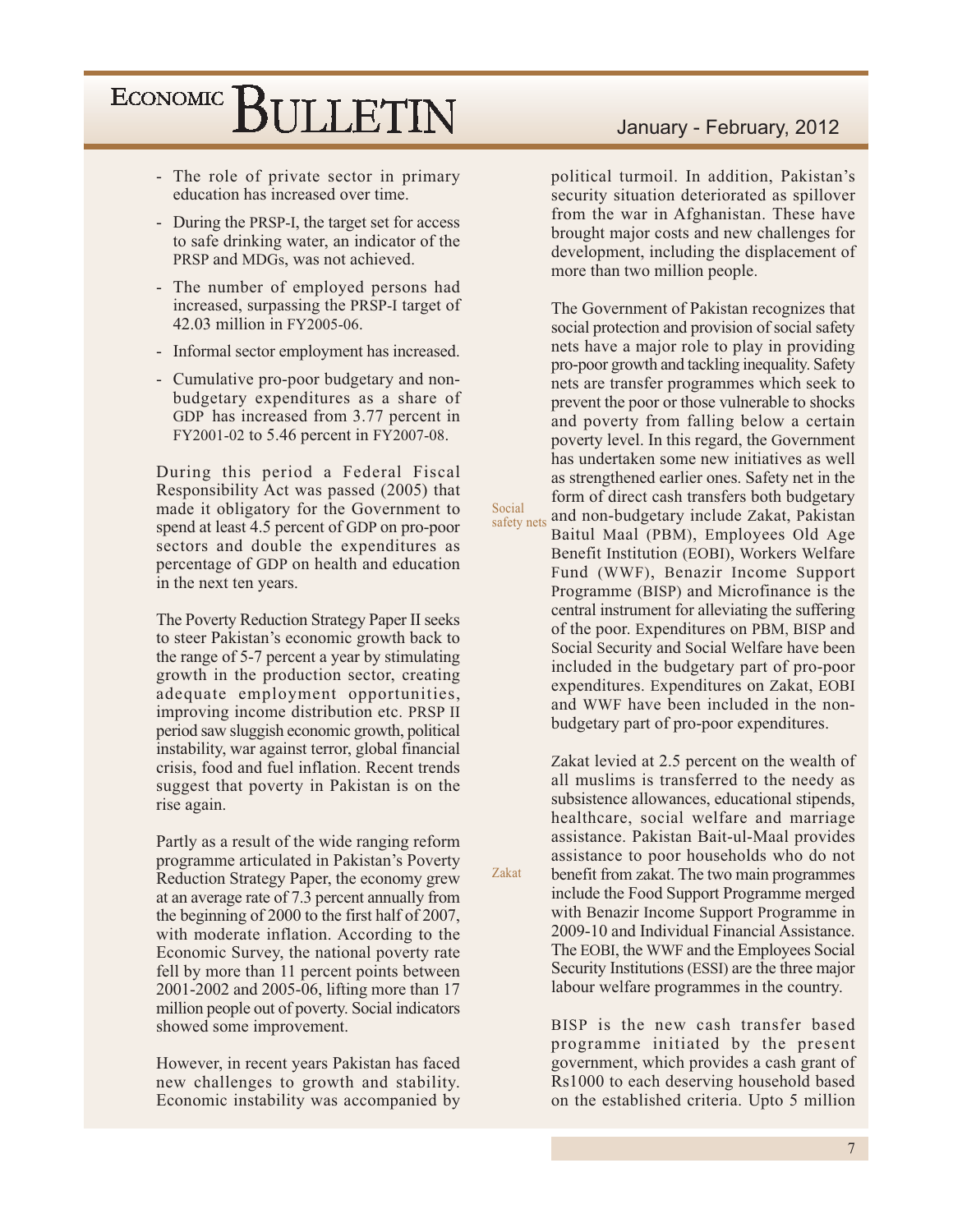poor households are expected to receive assistance under the Programme. An amount of Rs15.3 billion was disbursed during 2008-09 while Rs32 billion was disbursed in 2009-10. An allocation of Rs50 billion has been kept during the current financial year for this purpose. There are a number of microfinance

### January - February, 2012

providers in the country, which are trying to ensure wider outreach, thus positively impacting the livelihoods of large numbers.

Given below is the data in relation to disbursement and beneficiaries of the various programmes in practice.

|                                             |                                          | риссе папятего ана репенските |             |              |              |              |              |              |              |              | (Rs. Mn)           |
|---------------------------------------------|------------------------------------------|-------------------------------|-------------|--------------|--------------|--------------|--------------|--------------|--------------|--------------|--------------------|
| Programmes                                  | Disbursement/<br><b>Beneficiaries</b>    | $2001 - 02$                   | 2002-03     | 2003-04      | 2004-05      | 2005-06      | 2006-07      | 2007-08      | 2008-09      | 2009-10      | 2010-11<br>upto Q3 |
| Zakat                                       | Amount disbursed                         | 5254                          | 8009        | 5330         | 3692         | 4520         | 4612         | 2482         | 2877         | 2874         | ٠                  |
|                                             | Total beneficiaries*                     | 1710                          | 1754        | 1639         | 1370         | 2373         | 2494         | 1457         | 1085         | 1289         | ٠                  |
| Pakistan Bait-<br>Ul-Mal (all<br>Programmes | Amount disbursed<br>Total beneficiaries* | ٠<br>٠                        |             | 3159<br>1614 | 3270<br>1671 | 3838<br>3130 | 3911<br>1460 | 5521<br>2129 | 3432<br>1159 | 2261<br>2110 | 1678<br>596        |
| Micro-credit                                | Amount disbursed                         | 1049                          | 2337        | 2979         | 5158         | 6655         | 9947         | 13138        | 28669        | 33775        | 26949              |
|                                             | Total beneficiaries*                     | 76                            | 249         | 286          | 470          | 606          | 906          | 1154         | 1939         | 1966         | 2101               |
| <b>EOBI</b>                                 | Amount disbursed<br>Total beneficiaries* | 1366<br><b>NA</b>             | 1592<br>108 | 1742<br>115  | 1929<br>121  | 2899<br>281  | 3446<br>260  | 4237<br>273  | 5787<br>290  | 6442<br>310  | 5059<br>٠          |
| All                                         | Amount disbursed                         | 7669                          | 12119       | 13265        | 14322        | 17912        | 21916        | 26974        | ٠            |              |                    |
| Programmes                                  | Total beneficiaries*                     | 1810                          | 2078        | 3654         | 3632         | 6390         | 5120         | 5563         |              |              |                    |

### Direct Transfers and Beneficiaries

\* Thousand Numbers

the Social

Evaluating the social protection programmes practiced in Pakistan, the Asian Development Bank in its report entitled, Pakistan Poverty Assessment Update, December 2008, states, despite the general overall increase in social safety expenditures in recent years, major concerns remain regarding the limited coverage of existing social safety instruments and hemorrhaging of funds on account of Evaluating leakages. The programmes are also not well safety net targeted and often do not reach the neediest. programs In order to reduce leakages, the payments under social protection programmes are now being routed through banks and post offices. A new management information system is being piloted in three districts to cross-check data against the disbursements made under these programmes. Leakages, however, remain profound under the current social protection programmes and badly affect the efficiency

> For zakat, it states, while zakat enjoys a broadbased source of funding, its redistributive

of targeted programmes.

Source: Poverty Reduction Strategy Paper, Annual Progress Report FY2007-08

function is marred by substantial targeting errors and leakages that can be as high as 30 percent of total payments. Pakistan Bait-ul-Maal is heavily reliant on budgetary support and therefore vulnerable in times of fiscal stress. Labour Welfare Schemes, the Report states, across the board however, these programmes face issues of poor accountability and weak governance mechanisms and low coverage. The findings of a recent impact study of Khushali Bank's microfinance programme established the programme's positive impact on livelihoods and empowerment of women.

Lack of food security is an important indicator of vulnerability says the Asian Development Bank (ADB) in its Report, Poverty Assessment Updated Pakistan, December 2008. The rising food prices between February 2005 - February 2008 has generated new concerns with regard to food security for the most affected poor and the vulnerable. It has been estimated that a 20 percent rise in food prices in Pakistan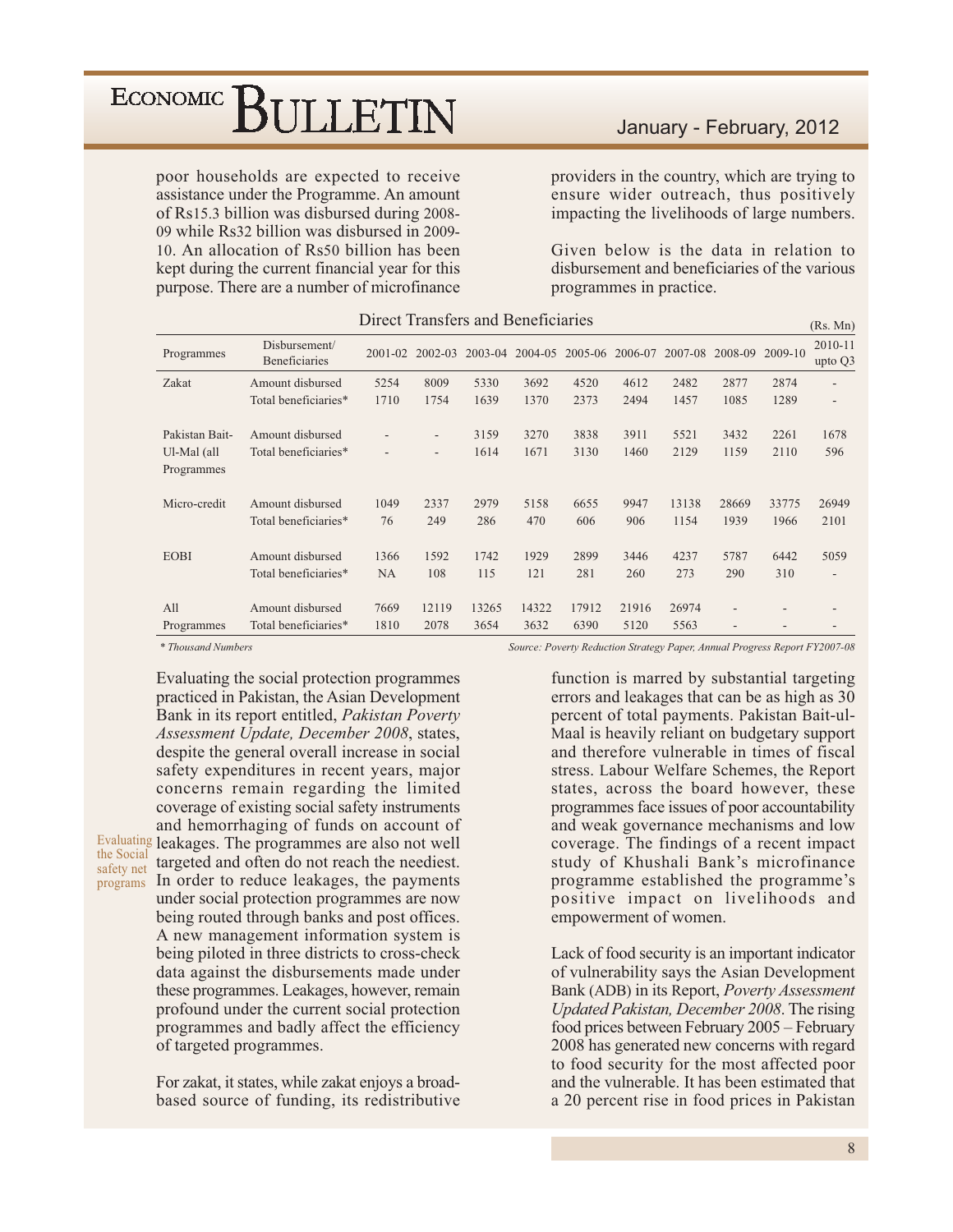### January - February, 2012

**Box** 

### **Targeting Efficiency of Poverty Reduction Programs in Pakistan**

G. M. Arif **Asian Development Bank** 

The challenge of poverty in Pakistan is huge. In its poverty reduction strategy, the government seeks to besides other areas focus on augmenting targeted interventions and expanding social safety nets so to transfer benefits directly to the poor. The below mentioned paper examines the efficiency of three large poverty reduction programs: zakat, microfinance and Lady Health Workers.

We give below excerpts from the paper.

- Pakistan's approach to poverty reduction, as outlined in the Government of Pakistan's Poverty Reduction Strategy Paper (PRSP), focuses on sustained high economic growth with an emphasis on (i) developing human resources, (ii) promoting good governance, and (iii) targeting the poor and vulnerable.
- This paper focuses on the targeting performance of three of the main poverty reduction interventions that are implemented across Pakistan:
- $(i)$ pure income transfers - zakat,
- self-employment microfinance, and  $(ii)$
- $(iii)$  "doorstep" provision of preventive health facilities the Lady Health Workers Programme (LHWP).
- The coverage of public zakat is, however, far smaller than the eligible population merits.
- Overall, more than a third of zakat recipients (35%) reported that they did not receive the full amount of zakat due to them (2000/01 PSES). Forty percent of the urban zakat recipient sample did not receive the full amount due, while the corresponding figure for rural areas was 34%.
- The analyses also show that there is large number of poor households who deserve to be classified as mustahiqeen. The limited resources available to local zakat committees (LZCs), however, do not allow them to reach all the poorest of the poor. For the LZCs, it is not easy to select only a few beneficiaries from among a large pool of poor households. The Government should therefore consider seriously enhancing the resources that are disbursed as public zakat, but concomitantly improve the selection procedure for mustahiqeen as well as the transparency of the system - this would help

ensure that poor beneficiaries receive the full benefits of zakat.

- The Lady Health Workers Programme is a broad-target scheme that was designed in the early 1990s, with the objective of providing basic community services to all poor rural and urban areas in Pakistan. Under the program, a large number of lady health workers were stationed in each district of the country, the majority placed in rural areas.
- Current coverage of public zakat is far less than the eligible population. In 2000/01, one third of Pakistan's total households were below the poverty line, making approximately 7 million households eligible for zakat. Even assuming that all public zakat funds were disbursed only among these poor households and there was no leakage to nonpoor households, coverage was abysmally low, hardly a tenth of the needy population.
- About 80% of households who applied for zakat from a public source were also located in rural areas, whereas one third of households who neither applied for nor received zakat were from urban areas. These simple statistics reinforce the argument that needy beneficiaries are concentrated in rural areas. The distribution of zakat primarily in such areas is thus a step in the right direction.
- Politicization, i.e., favors for political gain, seems to be a major problem affecting the distribution of zakat.
- The results of this study show that public zakat currently covers far fewer households than the number actually eligible. The problem is practical rather than theoretical: there are insufficient zakat funds to provide all poor households with their basic needs. The findings of this study suggest some success in zakat targeting, particularly in rural areas, but this is marred by the leakage of zakat funds to relatively better-off households, particularly in urban areas. One solution to this is to constitute urban zakat committees only in poor slum areas to ensure that the benefits are transferred to those households most in need, while private zakat givers living in affluent urban communities look after needy beneficiaries living in their localities.
- There is a significant amount of leakage in terms of beneficiaries who fail to receive the full amount of zakat they are entitled to. This is manifested in an

Continued on Page 14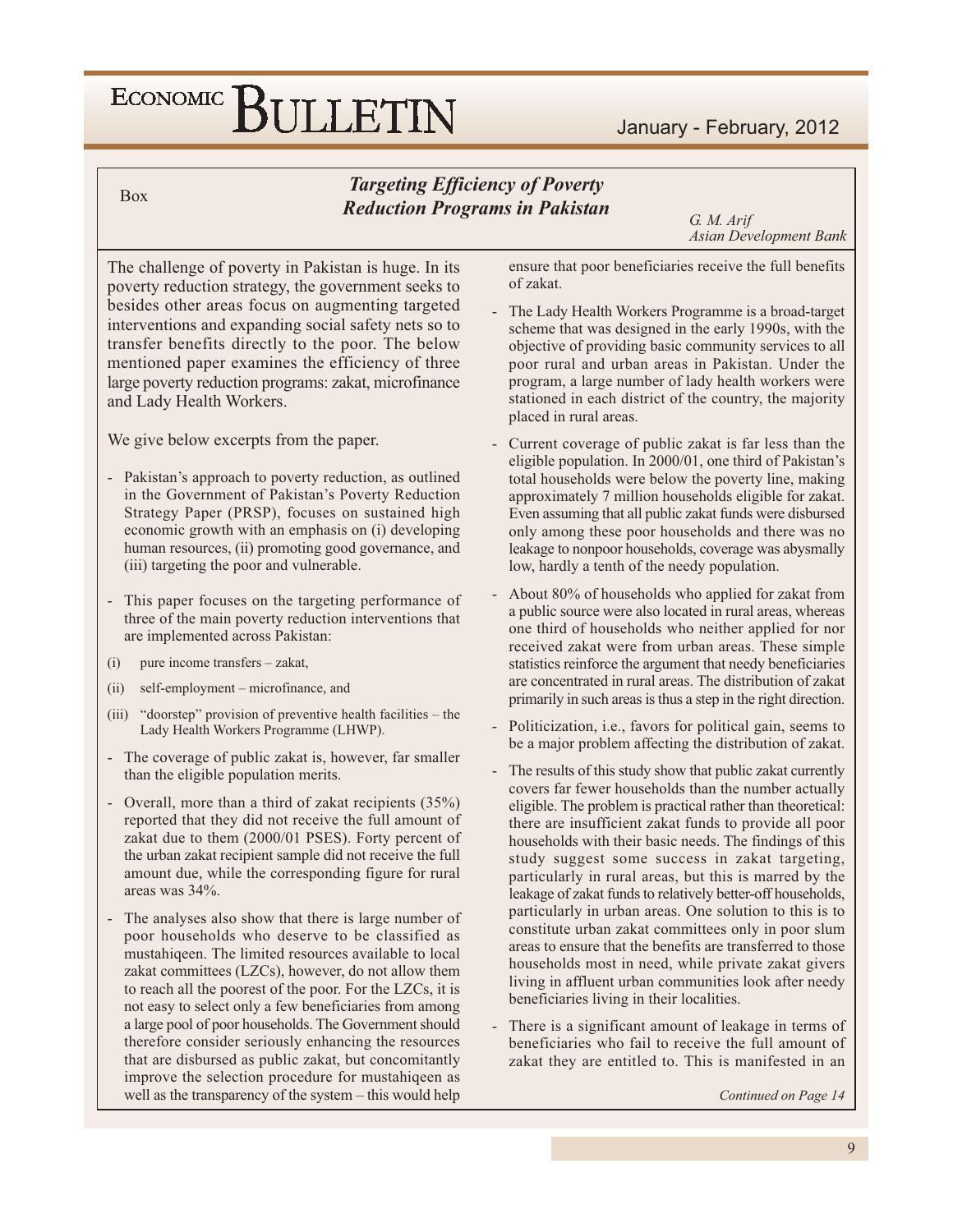**Box** 

### **Poverty Alleviation Policies, Programmes and Outcomes in Pakistan Poverty in South Asia: Challenges and Responses Human Development in South Asia - 2006**

Despite achieving a reasonable economic growth rate, Pakistan's progress in terms of human development and poverty reduction has been much slower. The country has over the years, initiated various poverty alleviation programmes. A section of the above mentioned chapter of the Human Development Report 2006 seeks to review these programmes. We give below some excerpts from that section of the said chapter, in particular, which reviews the poverty alleviation programmes.

- There are two major factors that are limiting the pace of poverty reduction in Pakistan. First, inequality both in income and physical assets as well as in human development indicators has been growing in Pakistan over the years.
- With rising inequality, the benefits of economic growth do not trickle down to the poor. Second, human deprivation in terms of low education, poor health and sanitation facilities, non-availability of clean drinking water etc. are all restricting the poor to be a part of the growing economy of Pakistan.
- There are two major factors that are restricting the poor in Pakistan to benefit from rising economic growth. First, lack of human capital in terms of education, training and health is preventing the poor to benefit from economic growth. Second, the poor are not provided with enough income earning opportunities in terms of jobs.
- No doubt, the long term solution to poverty in Pakistan lies only in accelerated human development along with the generation of adequate employment opportunities.
- Realizing the significance of poverty alleviation as not only an end in itself but also as a critical factor for sustaining future economic growth, the government of Pakistan has been showing an increasing commitment to reduce poverty.
- The success of poverty reduction efforts is, therefore, contingent upon the integration of the poor and communities through participatory institutions along with a carefully crafted system for provision of requisite financial resources to the communities.
- The zakat system is one of the major poverty alleviation programmes in Pakistan.
- There are certain positive features of the system of cash transfers under zakat. These include:
- its fiscal sustainability,  $(a)$
- $(b)$ its strong redistributive function, and
- low administrative cost due to the voluntary nature of  $(c)$ most of its administrative tiers.
- Despite these positive features, there are certain concerns that are undermining the potential of zakat as an effective poverty alleviation programme. First, the programme lacks financial transparency.

Second, the programme has a modest coverage and the level of assistance per beneficiary is inadequate.

Third, the targeting of the programme is weak in the sense that a disproportionate share of zakat is captured by the non-poor.

Fourth, the identification of the poor – that is the most vital element to ensure efficient targeting – is weak. The identification of the eligible candidates is primarily done by the Local Zakat Committees that are highly susceptible to political influence.

- One of the major weaknesses of Pakistan Bait-ul-Mal (PBM) is its heavy reliance on budgetary support, rendering it vulnerable in times of fiscal stress. The coverage of the programme is inadequate since it reaches a mere 25 percent of the poorest 20 percent households. The size of the assistance is small since it meets less than 20 percent of the income gap of those living in abject poverty. There are too many programmes spreading PBM over areas it does not have comparative advantage. There is also a lack of internal controls and a high level of political interference.
- In Pakistan, improved access to small credit is seen as a potent means for increasing the income of the poor. Microcredit has a track record of meeting the demands and needs of the poor at the grassroots level.
- The coverage of micro-credit from all the above windows is limited and not fully catering to the substantial demand for credit.
- The implementation of poverty alleviation programmes suffer from several problems such as inadequate coverage, weak identification of the poor, political interference, deficient targeting, and lack of financial transparency.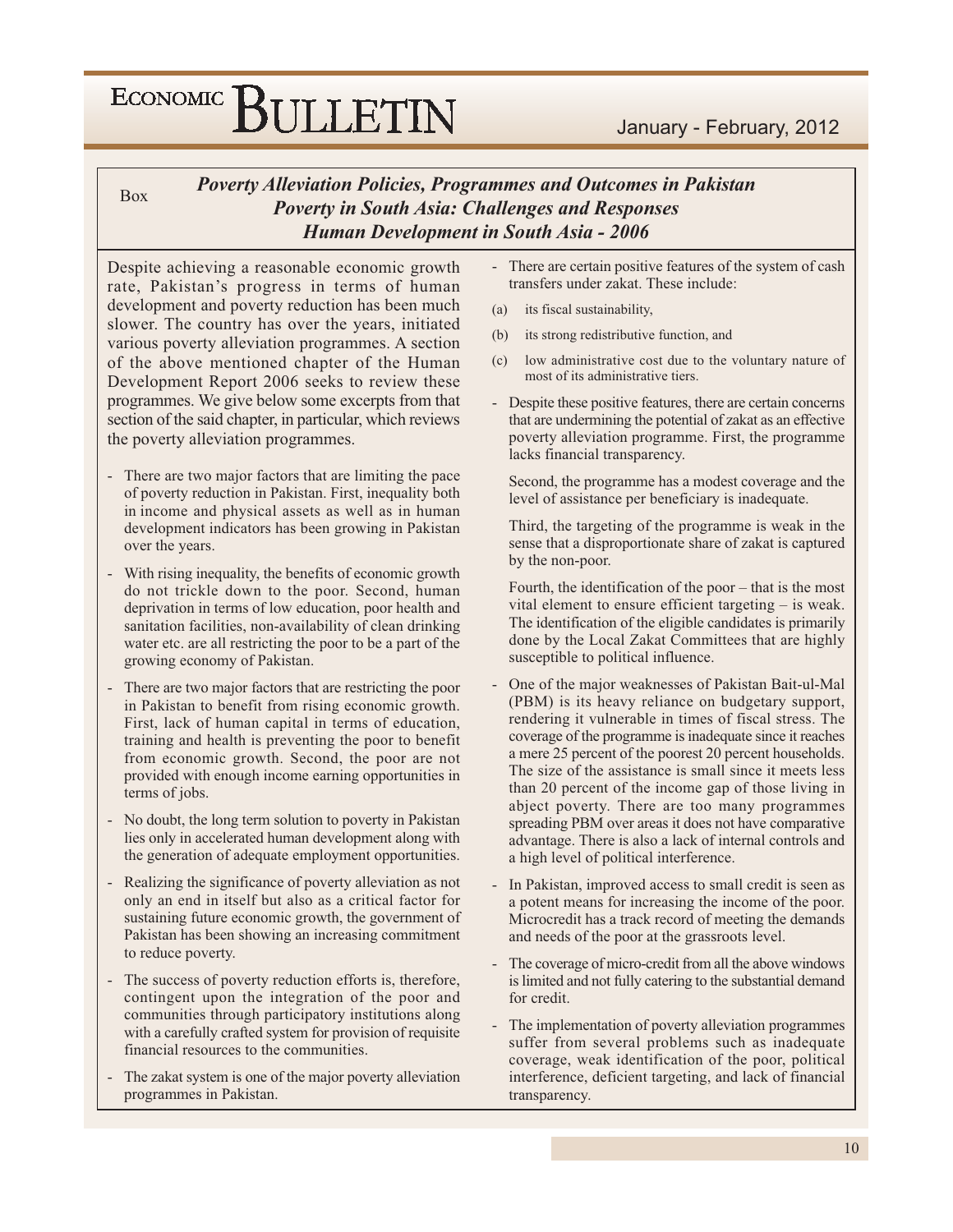could increase the incidence of poverty by as much as 8 percentage points. A previous ADB paper, Food Security in Pakistan, studies the status of food security in Pakistan confirms the issue of inequity in the distribution of food supply. The study noted that food supplies in Pakistan, notably protein and energy supplies rose over the last decade  $-$  daily per capita protein supplies increased from 58 grams in 1990 to 63 grams in 2001 (an  $8\%$  increase), while daily per capita calorie supplies increased from 2315 in 1990 to 2457 in 2001 (an increase of  $6.1\%$ ). It concluded that the persistence of hunger despite this increase in per capita food indicated that food insecurity in Pakistan was really a problem of suboptimal distribution and not so much a problem of insufficient availability of food.

The ADB in a paper, South Asia Working *Paper Series No.10* has estimated the price elasticity of poverty, which measures the percentage increase in poverty when food prices increase by 1 percent. It measures the effect of food prices rising by 10 percent, 20 percent and 30 percent in the change in percentage of poor and the total headcounts of poor in South Asia.

Impact of Food Price Increases on Poverty for South Asia vs. Developing Asia (25 Countries), \$1.25-a-day Poverty Line

| 10%<br>20%<br>n/a<br>5.0<br>3.5<br>5.8<br>4.3<br>5.4 | 30%<br>n/a<br>7.5<br>5.3<br>8.8<br>6.4<br>8.1 | 10%<br>n/a<br>3.8<br>0.01<br>22.8<br>6.7<br>29.5 | 20%<br>n/a<br>7.7<br>0.02<br>45.6<br>13.4<br>59.0 | 30%<br>n/a<br>11.5<br>0.03<br>68.5<br>20.0<br>88.5               |
|------------------------------------------------------|-----------------------------------------------|--------------------------------------------------|---------------------------------------------------|------------------------------------------------------------------|
|                                                      |                                               |                                                  |                                                   |                                                                  |
|                                                      |                                               |                                                  |                                                   |                                                                  |
|                                                      |                                               |                                                  |                                                   |                                                                  |
|                                                      |                                               |                                                  |                                                   |                                                                  |
|                                                      |                                               |                                                  |                                                   |                                                                  |
|                                                      |                                               |                                                  |                                                   |                                                                  |
|                                                      |                                               |                                                  |                                                   |                                                                  |
| 4.1                                                  | 6.1                                           | 0.6                                              | 1.1                                               | 1.7                                                              |
| 4.5                                                  | 6.7                                           | 3.47                                             | 6.9                                               | 10.4                                                             |
| 2.4                                                  | 3.6                                           | 0.24                                             | 0.47                                              | 0.71                                                             |
| 4.1                                                  | 6.2                                           | 37.6                                             | 75.2                                              | 112.8                                                            |
|                                                      |                                               |                                                  | 58.4%                                             | 58.4%                                                            |
|                                                      |                                               |                                                  |                                                   |                                                                  |
|                                                      |                                               |                                                  |                                                   |                                                                  |
| 3.9                                                  | 5.8                                           |                                                  | 128.8                                             | 193.2                                                            |
|                                                      |                                               |                                                  |                                                   | 58.4%<br>64.4<br>Source: ADB South Asia Working Paper Series 10. |

The war on terror, the security concerns, natural disasters have changed the budgetary priorities of the government. Natural disasters create large scale destruction leaving large

### January - February, 2012

proportion of the population vulnerable to disease, loss of livelihood, etc. The earthquake of 2005, reportedly resulted in a loss in employment and livelihood of more than 324,000 jobs or around 29 percent of the total employed population (above age 10) in the eight affected districts of AJK and Khyber-Budgetary Pakhtunkhwa. The largest job losses were in priorities agriculture, small business/shops and construction. The floods 2010 affected over 20 million people and the reconstruction costs associated with the floods were estimated at approximately \$8.74-\$10.85 billion. Given the spread of the damage that they have caused to standing crops, livestock, public infrastructure, the economic costs were substantial

change

Besides the above, infrastructural shortages are causing immense damage to the economy, as they not only constrain growth, but have implications on employment, exports and development in general. Frequent and prolonged period of power outages has particularly hit the industrial sector. The Institute of Public Policy in their Annual Report 2010, show that the cost to the economy of outages to the industrial sector in 2009 were Rs230 billion, equivalent to 11 percent of industrial employment, partly in the case of daily wage and part time workers. Loss of employment has significant consequences on the level of poverty in the country, where already poverty is on the rise due to rising prices and lower growth.

The war on terror and the resulting security crisis in the country have impacted the budgetary priorities of federal and provincial governments. Security related expenditures in Pakistan have grown in recent years. Social Policy and Development Centre in their Annual Report 2009-10, state, "the combined federal and provincial expenditures on security reached Rs800 billion or 4.7 percent of GDP in 2010-11 compared to Rs177 billion or 4.2 percent of GDP in 2000-01, indicating an average cumulative growth of 17 percent per annum. While the growth in security related expenditure. remained in double digits during the entire period, it grew at a much faster rate of 22 percent per annum in the later part of the 2000s."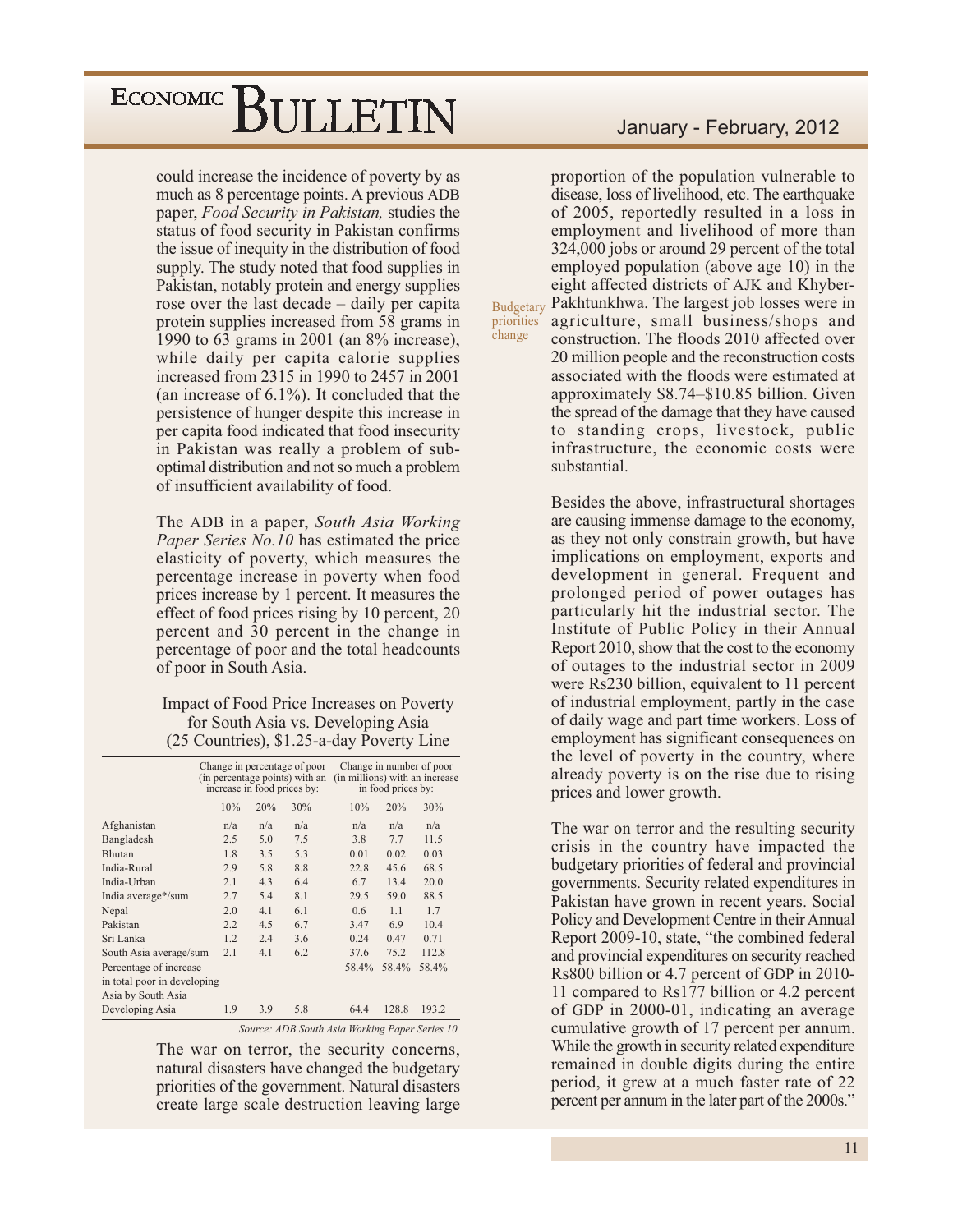Costs of terrorism are both direct and indirect. These have been identified by the Institute of Public Policy in their Annual Report 2009. Direct costs include:

Costs of terrorism

- value of human lives lost or of injuries
- value of property or infrastructure destroyed  $\overline{\phantom{a}}$ or damaged
- costs of enhanced spending on security.

Indirect costs identified include:

- delay in implementation of development projects in affected areas
- slowing down of domestic economic activity
- increased unemployment in affected regions
- costs of displacement of local population.

Expenditure for maintenance of law and order, defence has increased over the recent years. Then there are costs of internally displaced persons in terms of potential relief and rehabilitation costs. Higher security expenditure says the report run the risk of 'crowding out' other expenditures related to the provision of basic social and economic services and thereby having an adverse impact especially on the lower income groups.

### January - February, 2012

Trends in Security Related Expenditure  $(Rs,bn)$ 

| Year         | Defence Affairs<br>& Services |      | Federal Provincial | Security | Total As a %age<br>of GDP |
|--------------|-------------------------------|------|--------------------|----------|---------------------------|
| 2000-01      | 145.9                         | 10.1 | 21.4               | 177.3    | 4.2                       |
| 2001-02      | 190.9                         | 10.3 | 23.8               | 225.0    | 5.1                       |
| 2002-03      | 230.5                         | 11.7 | 28.5               | 270.6    | 5.6                       |
| 2003-04      | 239.0                         | 14.0 | 35.7               | 289.7    | 5.1                       |
| 2004-05      | 294.7                         | 17.5 | 39.7               | 351.9    | 5.4                       |
| 2005-06      | 332.9                         | 20.4 | 51.7               | 405.0    | 5.3                       |
| 2006-07      | 351.1                         | 22.9 | 62.0               | 436.0    | 5.0                       |
| 2007-08      | 344.5                         | 26.1 | 70.5               | 441.1    | 4.3                       |
| 2008-09      | 422.2                         | 27.3 | 89.4               | 539.0    | 4.2                       |
| 2009-10      | 533.7                         | 37.4 | 119.1              | 690.2    | 4.7                       |
| 2010-11      | 611.9                         | 51.3 | 136.5              | 799.7    | 4.7                       |
|              |                               |      |                    |          |                           |
|              | Average Growth Rate (%)       |      |                    |          |                           |
| FY01 to FY11 | 15.9                          | 18.2 | 20.6               | 16.6     | 1.6                       |
| FY01 to FY08 | 13.6                          | 14.8 | 18.8               | 14.2     | 0.9                       |
| FY08 to FY11 | 21.2                          | 26.2 | 24.9               | 22.0     | 3.2                       |
|              |                               |      |                    |          |                           |

Source: SPDC Annual Review 2009-10

The poor also suffer from the loss of property and livelihoods in the affected areas which are among the most backward regions of the country. In effect, the war on terror has shifted expenditure priorities away from the social sector. There was a slow down in the pace of social development during the later part of 2000. The Table given below shows the trend in poverty related expenditures as percentage of GDP from 2001-02 to 2009-10 after excluding subsidies.

|                                   | 2001-02 | 2002-03 | 2003-04 | 2004-05 | 2005-06 | 2006-07 | 2007-08 | 2008-09 | 2009-10 |
|-----------------------------------|---------|---------|---------|---------|---------|---------|---------|---------|---------|
| I. Market Access and              |         |         |         |         |         |         |         |         |         |
| <b>Community Services</b>         | 0.2     | 0.3     | 0.5     | 0.6     | 0.8     | 0.9     | 1.0     | 1.0     | 0.8     |
| Roads, Higways & Bridges          | 0.1     | 0.3     | 0.4     | 0.5     | 0.7     | 0.7     | 0.8     | 0.8     | 0.6     |
| Water Supply & Sanitation         | 0.1     | 0.1     | 0.1     | 0.1     | 0.1     | 0.2     | 0.2     | 0.2     | 0.2     |
| II. Human Development             | 1.9     | 2.1     | 2.3     | 2.4     | 2.5     | 2.6     | 2.5     | 2.6     | 2.3     |
| Education                         | 1.5     | 1.6     | 1.7     | 1.8     | 1.9     | 1.9     | 1.8     | 1.9     | 1.5     |
| Health                            | 0.4     | 0.5     | 0.5     | 0.5     | 0.5     | 0.6     | 0.6     | 0.7     | 0.7     |
| Population                        | 0.0     | 0.1     | 0.1     | 0.1     | 0.1     | 0.1     | 0.1     | 0.0     | 0.0     |
| <b>III. Rural Development</b>     | 0.5     | 0.7     | 0.8     | 0.9     | 1.0     | 1.2     | 1.5     | 1.1     | 1.3     |
| Agriculture                       | 0.2     | 0.3     | 0.4     | 0.6     | 0.8     | 0.9     | 1.2     | 0.7     | 0.7     |
| <b>Land Reclamation</b>           | 0.0     | 0.0     | 0.0     | 0.0     | 0.0     | 0.0     | 0.0     | 0.0     | 0.0     |
| Rural Development                 | 0.3     | 0.3     | 0.3     | 0.2     | 0.2     | 0.3     | 0.2     | 0.1     | 0.4     |
| Peoples Works Programme-II        | 0.0     | 0.0     | 0.0     | 0.1     | 0.0     | 0.0     | 0.0     | 0.2     | 0.2     |
| <b>IV. Safety Nets</b>            | 0.2     | 0.1     | 0.1     | 0.1     | 0.4     | 0.2     | 0.4     | 0.4     | 0.5     |
| Social Security & Welfare         | 0.1     | 0.0     | 0.1     | 0.0     | 0.1     | 0.1     | 0.2     | 0.2     | 0.4     |
| Food Support Programme            | 0.0     | 0.0     | 0.0     | 0.0     | 0.0     | 0.0     | 0.0     | 0.1     | 0.0     |
| Peoples Works Programme-I         | 0.0     | 0.0     | 0.0     | 0.0     | 0.0     | 0.0     | 0.0     | 0.0     | 0.1     |
| <b>Natural Calamities</b>         | 0.0     | 0.0     | 0.0     | 0.0     | 0.3     | 0.1     | 0.1     | 0.1     | 0.1     |
| Low Cost Housing                  | 0.0     | 0.0     | 0.0     | 0.0     | 0.0     | 0.0     | 0.0     | 0.0     | 0.0     |
| V. Governance                     | 0.7     | 0.8     | 0.7     | 0.8     | 0.1     | 0.1     | 0.9     | 0.9     | 1.1     |
| Law & Order                       | 0.7     | 0.8     | 0.7     | 0.7     | 0.0     | 0.0     | 0.9     | 0.8     | 1.0     |
| Justice Administration            | 0.0     | 0.0     | 0.0     | 0.0     | 0.1     | 0.1     | 0.1     | 0.1     | 0.1     |
| <b>Adjusted PRSP Expenditures</b> | 3.6     | 4.1     | 4.5     | 4.8     | 4.9     | 4.9     | 6.3     | 5.9     | 5.9     |

|  | Category-wise PRSP Expenditures as percentage of GDP |  |
|--|------------------------------------------------------|--|
|--|------------------------------------------------------|--|

Source: SPDC Annual Review 2009-10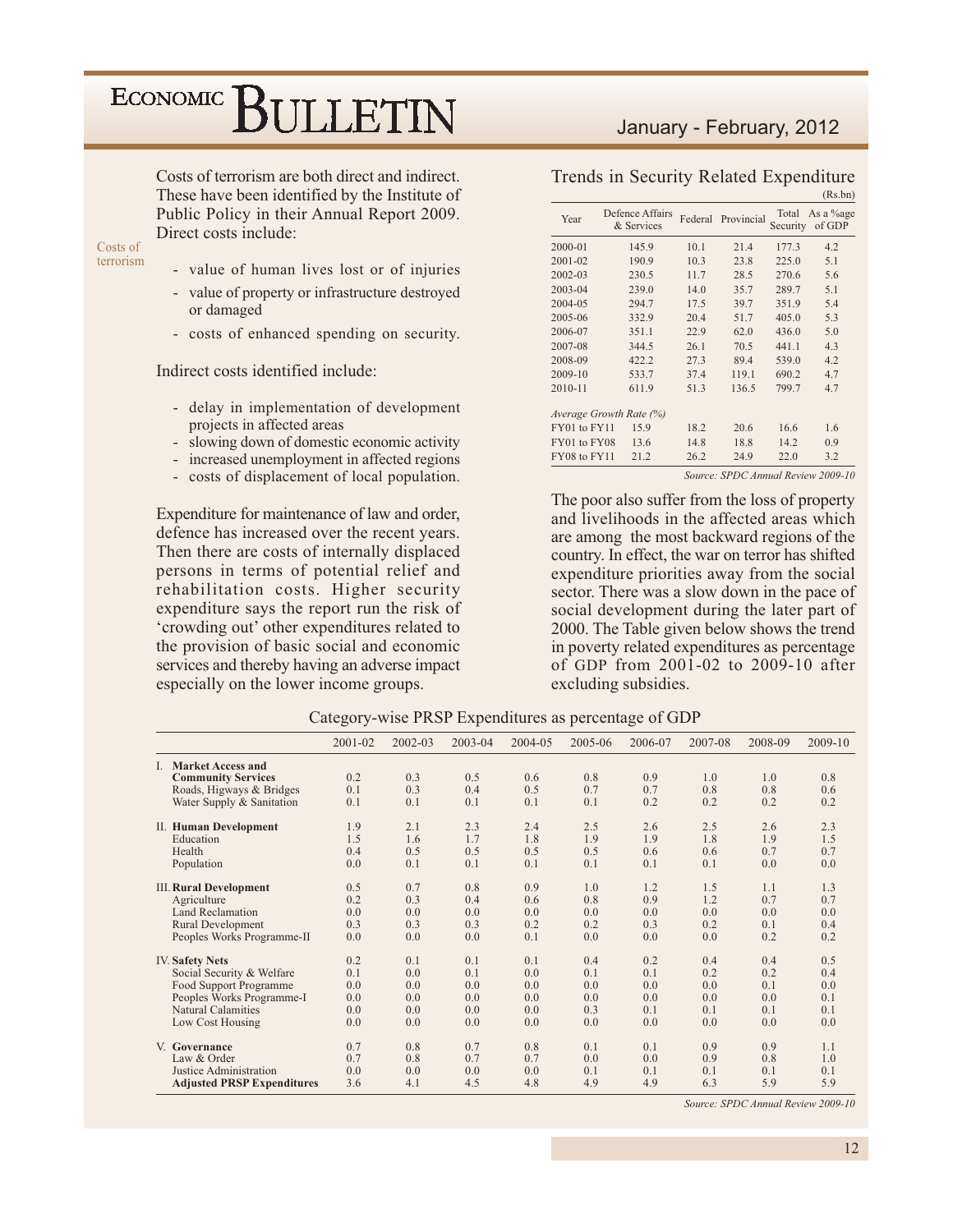The serious economic and political challenges, alongwith the severe earthquake (2005), floods (2010), infrastructural bottlenecks, the rise in the incidents of militancy and terrorism and their spread from the tribal areas to all parts of the country have had a severe adverse affect on social and economic progress. Funds have had to be redirected to other heads, undermining development priorities. All this has adversely affected progress in the achievement of the Millennium Development Goal (MDG) targets.

The Social Policy and Development Centre (SPDC) in their Annual Review 2009-10, has in one of the chapters focused upon the progress Pakistan has made in key goals including poverty reduction, education, health and water supply.

Reduction of extreme poverty to half by 2015 is the first MDG. The MDG Report 2010, shows that the three indicators related to this goal have worsened since 2006 and this goal lags behind the target. There are no recent poverty numbers available, but partial evidence suggests a worsening in income inequality. Since 2008, with the multiple crisis faced by Pakistan, with the economy slowing down and the quality of life deteriorating, it is equally likely that poverty would have risen again. SPDC estimates show the incidence of poverty to be 38 percent in 2007-08, and may have crossed 40 percent by end 2010.

A section of the Report highlights the progress in some of the indicators of the MDGs during the ongoing security crisis. These relate to poverty, education and literacy and health. Both education and health form part of human conditions and affect the poverty level in the country. Improvements in the education sector, raises the literacy level, improves living standards, enhances quality of life and contributes to economic growth and stability. Education also affects other outcomes, like health, employment, income generation, maternal and infant mortality, family health, fertility levels and population growth.

### January - February, 2012

Poverty is both a cause and consequence of poor health. Poor people are vulnerable to diseases for they live in environments without clean water, sanitation and decent shelter. They do not have the resources to use the health services available if they fall sick, which has serious consequences for their health. Health perspective is reflected in poverty reduction strategy. The Poverty Reduction Strategy Paper II reflects government's commitment towards achieving the MDGs.

The progress regarding reduction of extreme poverty to half by 2015 (the first MDG) has been mentioned in the preceding paragraphs. The MDG 2 (achieve universal primary education) and MDG 3 (promote gender equality and women's empowerment) relate to the need for greater access to primary education.

The Millennium Development Goals Report 2010, shows that progress is slow with regard to achievement of Goal 2 is concerned and all three indicators lag behind targets. The MDG target of achieving 100 percent literacy by 2015 requires a substantial increase in the next few years. A considerable shortfall is expected in achieving the set targets. The Report points at the decline in completion rate, which implies that more than a quarter of the students enrolled in primary schools do not complete their education. The ongoing security crisis has also affected the achievement of universal primary education. Primary net enrollment rate, which had made significant progress in the first half of 2000s, slowed down in later years. Similarly, the increase in literacy rate has also slowed down, says the SPDC Report.

Goal 4 of MDGs states that under five mortality rate should be reduced by two-thirds, between 1990 and 2015. Pakistan has hardly made any progress in this indicator. With regard to other indicators of child health, improvement has been limited in the later half of 2000. There has been a setback to most of the indicators of social development after 2004-05. Higher

Progress towards achievement of **MDGs**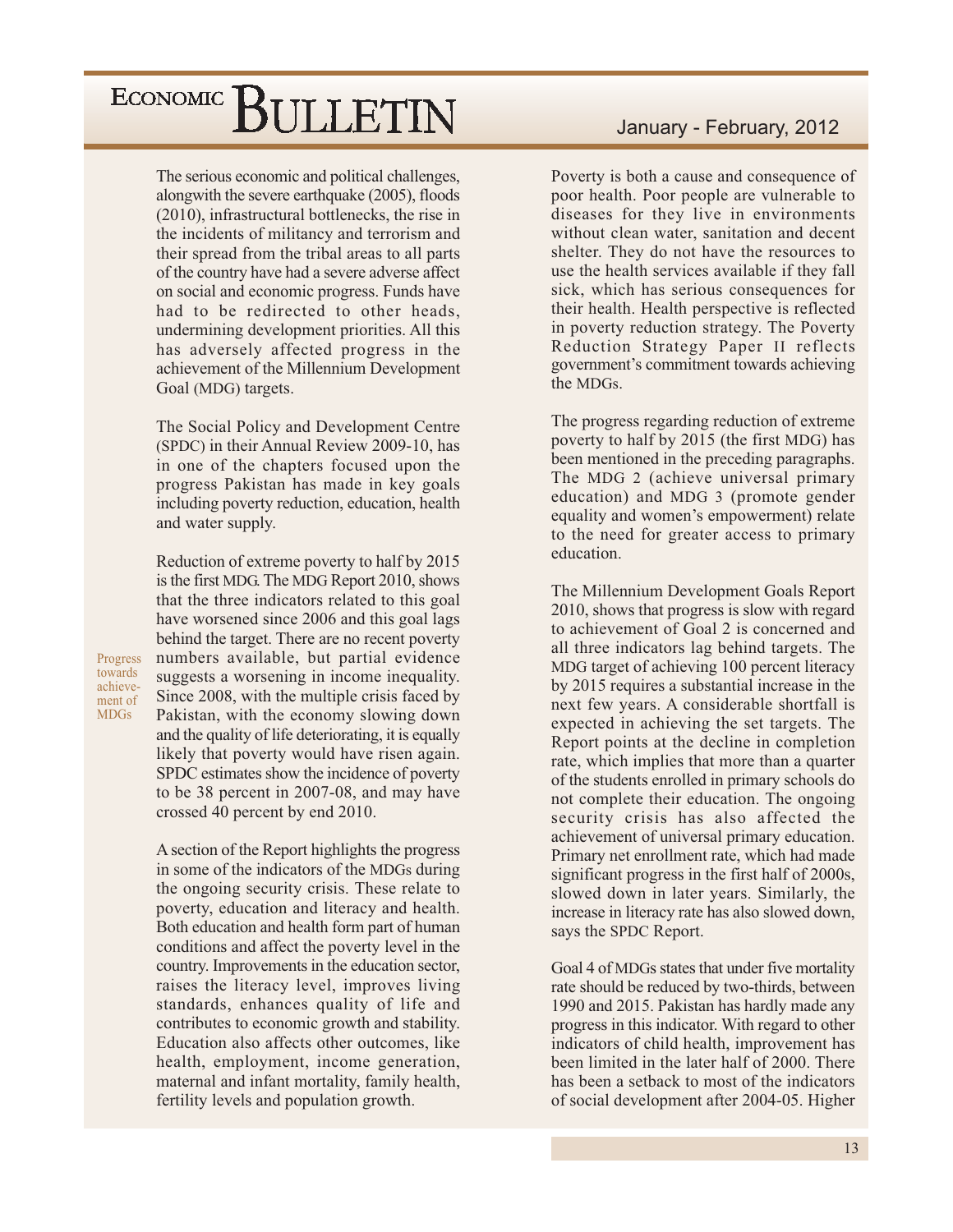spending on security because of the continuing war on terror, the deteriorating law & order condition has reduced public spending on January - February, 2012

social services and caused a slowdown in the pace of social development, consequently impacting poverty.

#### **Box**

organized system of bribery and corruption, which reduces the value of the transfers made to the poor.

- Another important component of the Government's poverty reduction strategy is the expansion of the microfinance facility to channel benefits to the poor.
- The Rural Support Programmes approach involves a number of key players in the process of poverty targeting. These include social organizers and activists within communities, who bear the greatest responsibility for ensuring participation of the poor and channeling program benefits to them.
- Most microfinance organizations use a loose criterion to identify poor and non-poor households.
- Other important variables that need to be considered when targeting the poor through microcredit programmes include household income, expenditure, and poverty status.
- Moreover, the result of the analysis show that one fifth of the zakat recipients in the sample study were from the third and fourth income quintiles, i.e., beneficiaries

who do not necessarily classify as the poorest of the poor.

- It is commonly argued that poverty targeting is intrinsic to microcredit program design because the affluent are not likely to want small loans, perhaps for reasons of social status.
- Small loans are also better suited to the repayment capacities of the poor. In spite of this, most microfinance programs fail to target the poorest households, a key reason being that there is no verifiable mechanism for identifying the poor.
- The third poverty reduction program assessed here is the LHWP. The broad conclusion that can be drawn is that the LHWP has not yet reached the most disadvantaged areas or the poorest households.
- The paper's analyses thus provide broad guidelines for improving the targeting efficiency of narrow-target programs in general and zakat in particular. Its key recommendation is the development of a transparent mechanism based on household physical and social assets that could help identify the poor and ensure that cash/in kind benefits are transferred to such households.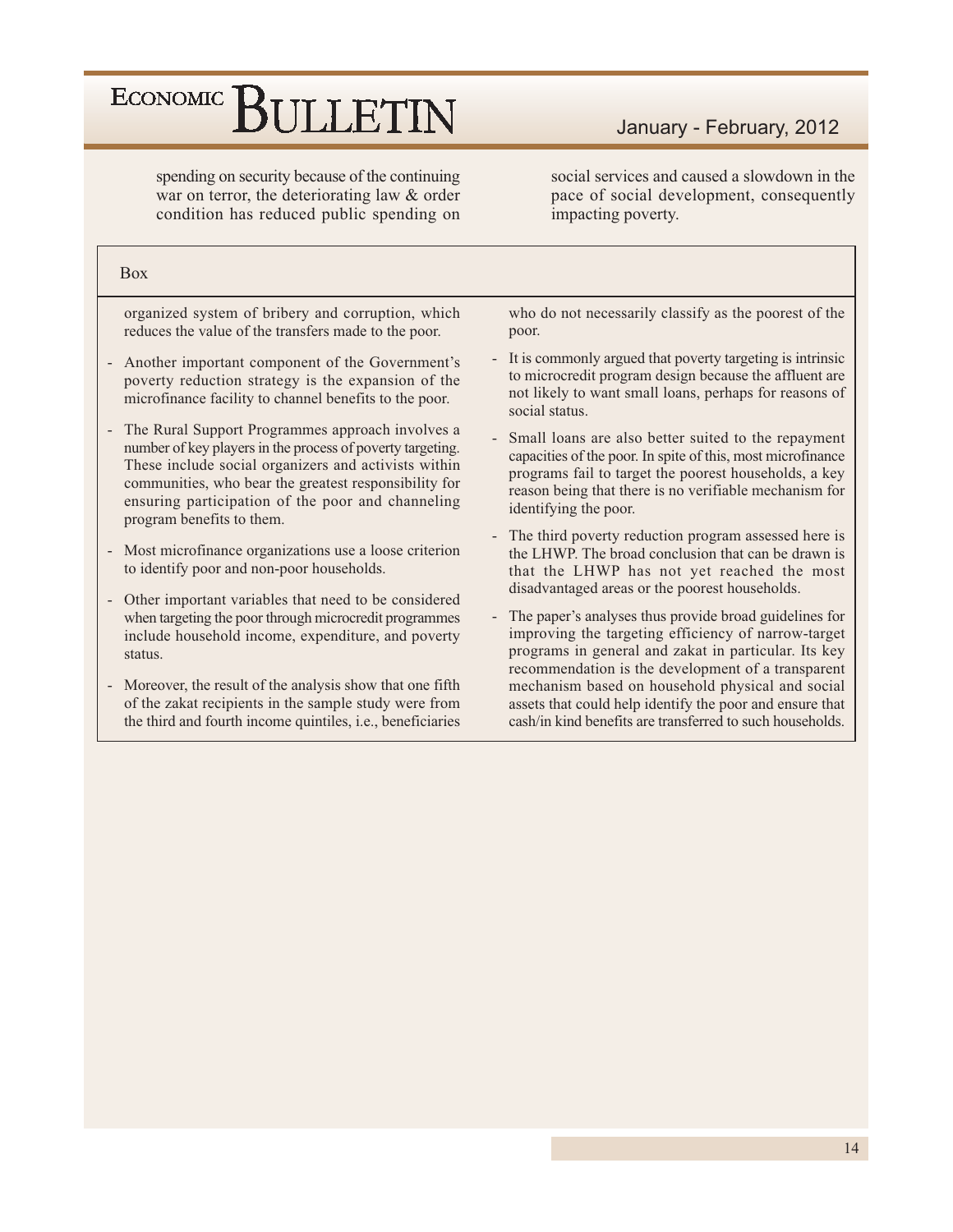

####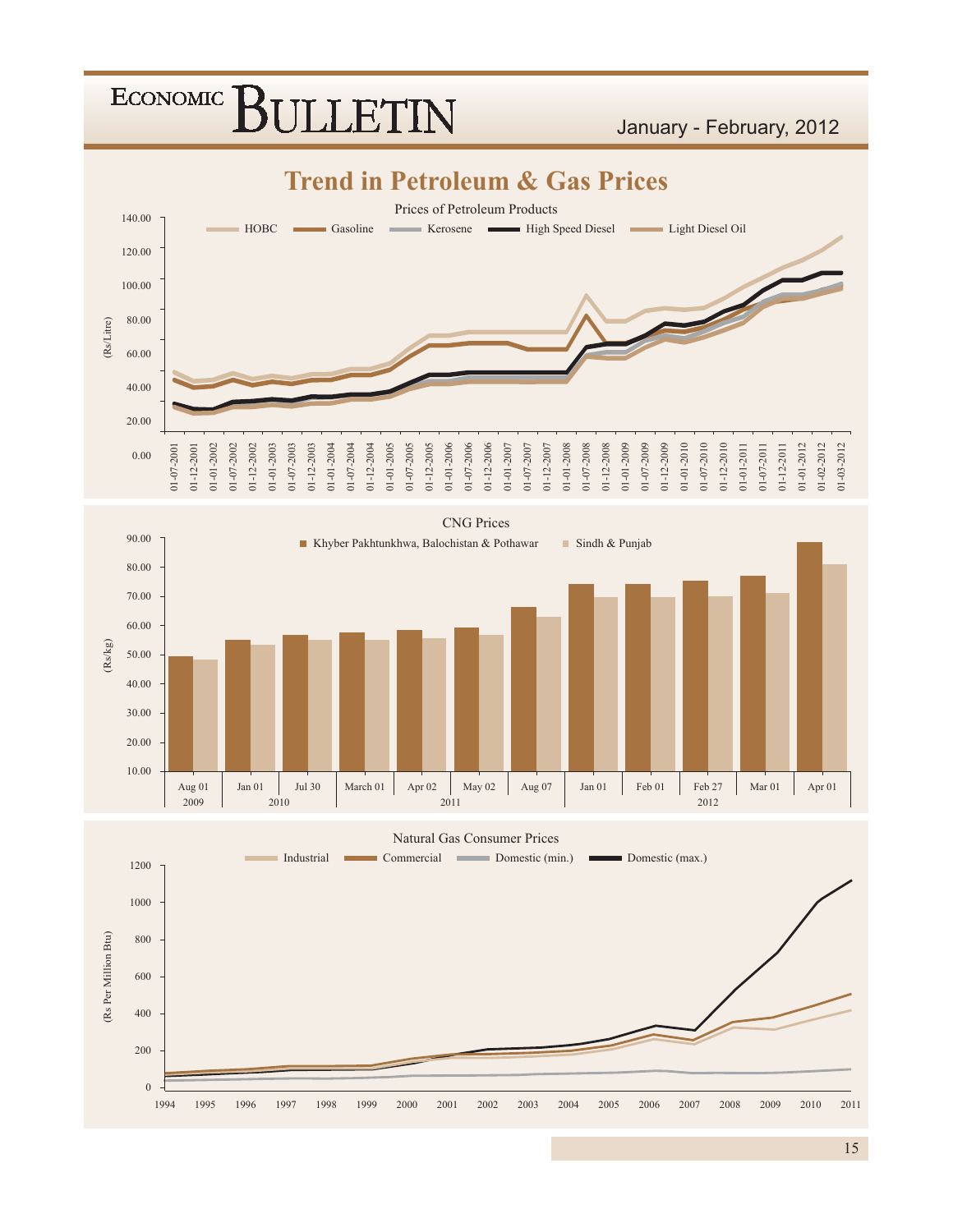### January - February, 2012

| Rey indicators of islamic Banking Sector - Pakistan |                |                |                |                |                |                |                | (Rs bn)        |
|-----------------------------------------------------|----------------|----------------|----------------|----------------|----------------|----------------|----------------|----------------|
|                                                     | 2003           | 2004           | 2005           | 2006           | 2007           | 2008           | 2009           | 2010           |
| Assets                                              | 13             | 44             | 71             | 119            | 206            | 276            | 366            | 477            |
| % of banking industry                               | 0.5            | 1.4            | 2.1            | 2.8            | 4.2            | 4.9            | 5.6            | 6.7            |
| Deposits                                            | $\,$ 8 $\,$    | 30             | 50             | 84             | 147            | 202            | 283            | 390            |
| % of banking industry                               | 0.4            | 1.3            | 1.8            | 2.6            | 3.8            | 4.8            | 5.9            | 7.2            |
| Financing & Investment                              | 10             | 30             | 48             | 73             | 138            | 186            | 226            | 338            |
| % of banking industry                               | 0.5            | 1.3            | 1.7            | 2.3            | 3.5            | 4.3            | $4.5\,$        | 6.2            |
| Liabilities                                         | 11             | 39             | 64             | 103            | 176            | 240            | 324            | 431            |
| Capital / Equity                                    | $\overline{c}$ | 5              | $\,$ 8 $\,$    | 16             | 29             | 36             | 42             | 44             |
| Markup Income                                       | 0.4            | $\mathbf{1}$   | $\mathfrak{Z}$ | 6              | 13             | 22             | 32             | 36             |
| Markup Expenses                                     | 0.2            | 0.5            | $\overline{2}$ | $\overline{3}$ | $\tau$         | 11             | 17             | 20             |
| Net Markup Income                                   | 0.2            | 0.6            | $\overline{2}$ | 3              | 6              | 11             | 14             | 16             |
| Provision Expenses                                  | $-0.002$       | 0.006          | 0.2            | 0.2            | 0.8            | $\mathbf{1}$   | $\overline{3}$ | 3              |
| Non Markup Income                                   | 0.3            | 0.6            | $\mathbf{1}$   | $\mathbf{1}$   | $\overline{2}$ | $\overline{2}$ | $\overline{4}$ | $\overline{4}$ |
| <b>Operating Expense</b>                            | 0.3            | 0.8            | $\mathbf{1}$   | 3              | 6              | 10             | 13             | 15             |
| Profit (B.T)                                        | 0.2            | 0.4            | $\mathbf{1}$   | 0.8            | $\overline{2}$ | $\overline{2}$ | 2              | 3              |
| Profit (A.T)                                        | 0.2            | 0.3            | $\mathbf{1}$   | 0.9            | 2              | $\overline{2}$ | $\overline{2}$ | $\overline{2}$ |
| Full Fledged Islamic Banks (Nos)                    | $\mathbf{1}$   | $\overline{2}$ | $\overline{2}$ | $\overline{4}$ | 6              | 6              | 6              | 5              |
| Conventional Banks with Islamic                     |                |                |                |                |                |                |                |                |
| Banking Branches (Nos)                              | $\overline{3}$ | $\tau$         | 9              | 12             | 12             | 12             | 13             | 13             |
| Total No. of Branches                               | 17             | 48             | 70             | 150            | 289            | 515            | 651            | 751            |

#### $\mathbf{r}$  $\mathbf{r}$  $\sim$  $\blacksquare$  $\mathcal{A}$  $\bullet$  $\mathbf{r}$

Source: State Bank of Pakistan

Islamic Banks Operating in Pakistan as on December 31, 2010 No. of Branches Commenced Operations 1. Al Baraka Islamic Bank  $89\,$ 1991 2. Bank Islami Pakistan Limited 102 March 31, 2005 3. Dawood Islamic Bank Limited 50 April 27, 2007 4. Dubai Islamic Bank Pak Limited March 20, 2006 51 5. Meezan Bank Limited 220 March 20, 2002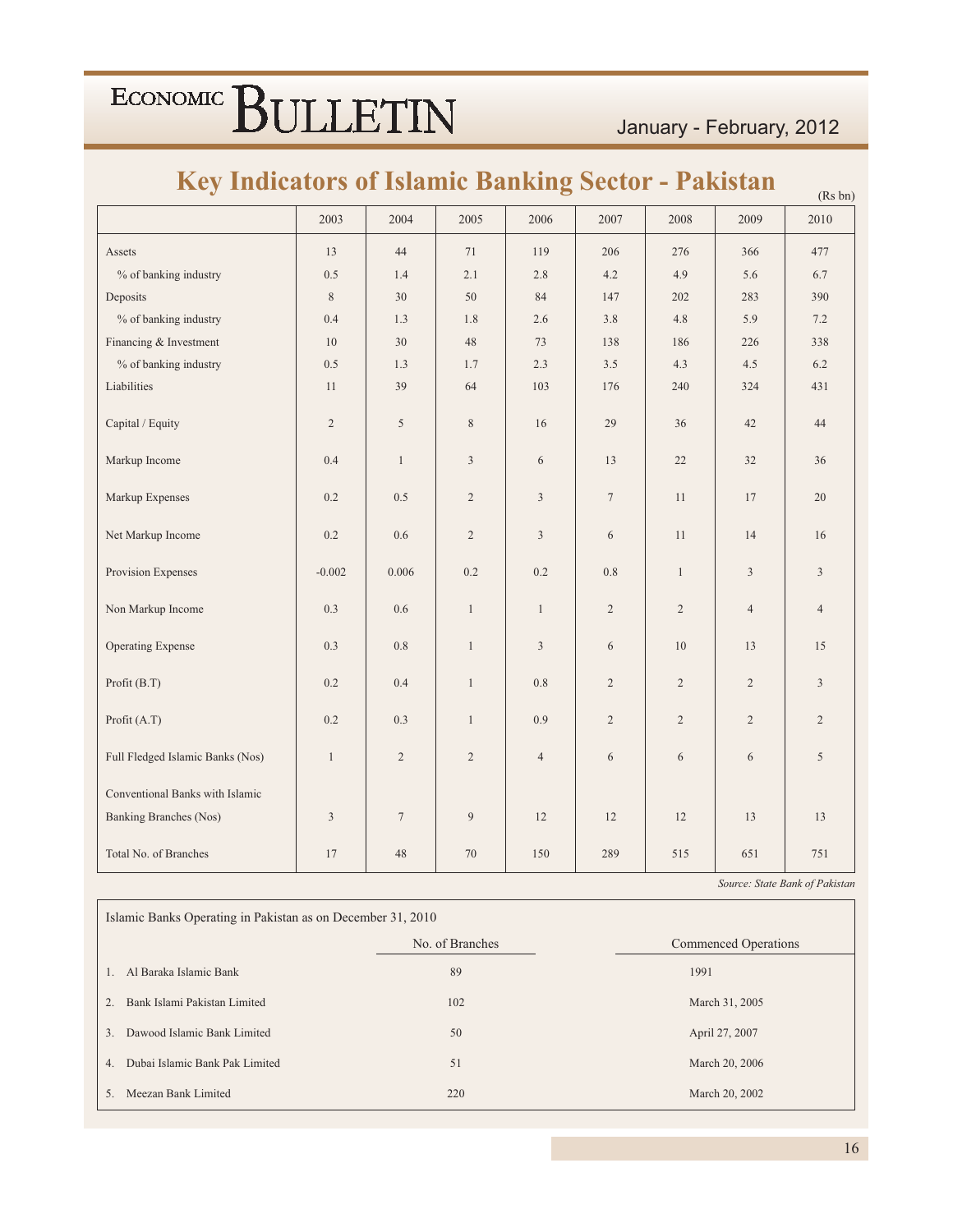### January - February, 2012

|                                 | I criterinance of islamic Dailys Operating in I akistan<br>(Rs Bn) |                             |         |        |                                 |        |                        |                                 |         |         |                           |          |        |                           |                     |
|---------------------------------|--------------------------------------------------------------------|-----------------------------|---------|--------|---------------------------------|--------|------------------------|---------------------------------|---------|---------|---------------------------|----------|--------|---------------------------|---------------------|
|                                 |                                                                    | Assets                      |         |        | Equity                          |        |                        | Deposits                        |         |         | Advances                  |          |        | Investment                |                     |
| <b>Banks</b>                    | 2008                                                               | 2009                        | 2010    | 2008   | 2009                            | 2010   | 2008                   | 2009                            | 2010    | 2008    | 2009                      | 2010     | 2008   | 2009                      | 2010                |
| Meezan Bank Limited             | 85.3                                                               | 124.2                       | 154.8   | 6.3    | 9.1                             | 10.7   | 70.2                   | 100.3                           | 131.1   | 39.5    | 41.7                      | 54.2     | 14.5   | 23.3                      | 55.0                |
| Dubai Islamic Bank Pakistan Ltd | 32.0                                                               | 35.4                        | 39.9    | 5.1    | 6.0                             | 6.0    | 25.5                   | 28.0                            | 31.4    | 18.1    | 20.6                      | 22.8     | 3.0    | 2.8                       | 5.9                 |
| Al Baraka Islamic Bank          | 16.5                                                               | 19.8                        | 60.8    | 4.1    | 3.5                             | 6.1    | 10.9                   | 15.1                            | 49.3    | 7.8     | 9.4                       | 26.9     | 2.8    | 3.4                       | 15.6                |
| Bank Islami Pakistan Limited    | 19.1                                                               | 34.3                        | 45.0    | 5.2    | 4.7                             | 4.7    | 12.5                   | 28.0                            | 38.2    | 6.3     | 10.5                      | 16.7     | 5.0    | 6.8                       | 13.7                |
| Dawood Islamic Bank Limited     | 9.6                                                                | 13.1                        | 17.7    | 4.1    | 4.8                             | 4.3    | 5.1                    | 6.8                             | 12.6    | 5.6     | 4.8                       | 5.6      | 2.0    | 2.9                       | 5.1                 |
| <b>Total</b>                    | 162.5                                                              | 226.8                       | 318.2   | 24.8   | 28.1                            | 31.8   | 124.2                  | 178.2                           | 262.6   | 77.3    | 87.0                      | 126.2    | 27.3   | 39.2                      | 95.3                |
|                                 |                                                                    |                             |         |        |                                 |        |                        |                                 |         |         |                           |          |        |                           | (Rs Mn)             |
|                                 |                                                                    | <b>Interest Income</b>      |         |        | <b>Interest Expense</b>         |        |                        | Net Interest Income             |         |         | Non Interest Income       |          |        | Revenue                   |                     |
|                                 | 2008                                                               | 2009                        | 2010    | 2008   | 2009                            | 2010   | 2008                   | 2009                            | 2010    | 2008    | 2009                      | 2010     | 2008   | 2009                      | 2010                |
| Meezan Bank Limited             | 6803                                                               | 10102                       | 12290   | 3088   | 4970                            | 6606   | 3715                   | 5132                            | 5684    | 708     | 1598                      | 2475     | 4423   | 6730                      | 8159                |
| Dubai Islamic Bank Pakistan Ltd | 2724                                                               | 3647                        | 4072    | 1377   | 1806                            | 2130   | 1346                   | 1841                            | 1942    | 336     | 365                       | 366      | 1682   | 2206                      | 2308                |
| Al Baraka Islamic Bank          | 1060                                                               | 1914                        | 2199    | 598    | 1235                            | 1659   | 462                    | 679                             | 540     | 95      | 302                       | 247      | 557    | 981                       | 787                 |
| Bank Islami Pakistan Limited    | 1469                                                               | 2177                        | 3806    | 729    | 1222                            | 2057   | 739                    | 955                             | 1749    | 196     | 343                       | 207      | 935    | 1298                      | 1963                |
| Dawood Islamic Bank Limited     | 855                                                                | 1132                        | 1263    | 403    | 651                             | 726    | 452                    | 481                             | 537     | 46      | 57                        | 64       | 498    | 538                       | 601                 |
| <b>Total</b>                    | 12911                                                              | 18972                       | 23630   | 6195   | 9884                            | 13178  | 6714                   | 9088                            | 10452   | 1381    | 2665                      | 3359     | 8095   | 11753                     | 13818               |
|                                 | 2008                                                               | Admn Expense<br>2009        | 2010    | 2008   | <b>Operating Profit</b><br>2009 | 2010   | 2008                   | Provision/Other Expense<br>2009 | 2010    | 2008    | Profit/Loss (B.T)<br>2009 | 2010     | 2008   | Profit/Loss (A.T)<br>2009 | 2010                |
| Meezan Bank Limited             | 2627                                                               | 3530                        | 4461    | 1796   | 3200                            | 3698   | 804                    | 1460                            | 1571    | 992     | 1740                      | 2127     | 621    | 1025                      | 1650                |
| Dubai Islamic Bank Pakistan Ltd | 1791                                                               | 1724                        | 2096    | $-109$ | 482                             | 212    | 162                    | 130                             | 194     | $-271$  | 352                       | 18       | $-182$ | 227                       | $\,$ 8 $\,$         |
| Al Baraka Islamic Bank          | 950                                                                | 1411                        | 1509    | $-393$ | $-430$                          | $-722$ | $-2$                   | 369                             | 851     | $-391$  | $-799$                    | $-1572$  | $-260$ | $-564$                    | $-1040$             |
| Bank Islami Pakistan Limited    | 1028                                                               | 1755                        | 1896    | $-93$  | $-457$                          | 68     | 136                    | 122                             | 23      | $-229$  | $-579$                    | 45       | $-53$  | $-489$                    | 47                  |
| Dawood Islamic Bank Limited     | 434                                                                | 686                         | 987     | 64     | $-148$                          | $-386$ | $\overline{4}$         | 257                             | 439     | 60      | $-405$                    | $-825$   | 33     | $-293$                    | $-535$              |
| <b>Total</b>                    | 6830                                                               | 9106                        | 10949   | 1265   | 2647                            | 2870   | 1104                   | 2338                            | 3078    | 161     | 309                       | $-207$   | 159    | $-94$                     | 130                 |
|                                 |                                                                    |                             |         |        |                                 |        | <b>Selected Ratios</b> |                                 |         |         |                           |          |        |                           |                     |
|                                 |                                                                    | Cost of Fund                |         |        | Intermediate Cost               |        |                        | Pre-Tax Margin                  |         |         | Net Profit Margin         |          |        | Net Interest Margin       | $(\ln \frac{9}{6})$ |
|                                 | 2008                                                               | 2009                        | 2010    | 2008   | 2009                            | 2010   | 2008                   | 2009                            | 2010    | 2008    | 2009                      | 2010     | 2008   | 2009                      | 2010                |
| Meezan Bank Limited             | 4.7                                                                | 5.4                         | 5.4     | 4.0    | 3.9                             | 3.6    | 13.2                   | 14.9                            | 14.4    | 14.0    | 15.2                      | 20.2     | 5.7    | 5.8                       | 4.9                 |
| Dubai Islamic Bank Pakistan Ltd | 6.6                                                                | 6.7                         | 7.0     | 8.6    | 6.4                             | 6.9    | $-8.9$                 | 8.8                             | 0.4     | $-10.8$ | 10.3                      | 0.3      | 6.5    | 6.8                       | 6.3                 |
| Al Baraka Islamic Bank          | 7.4                                                                | 9.2                         | 4.9     | 11.7   | 10.6                            | 4.5    | $-33.9$                | $-36.1$                         | $-64.3$ | $-46.7$ | $-57.5$                   | $-132.1$ | 4.6    | 4.7                       | 1.7                 |
| Bank Islami Pakistan Limited    | 6.4                                                                | 6.0                         | 6.2     | 9.0    | 8.6                             | 5.7    | $-13.8$                | $-23.0$                         | 1.1     | $-5.7$  | $-37.8$                   | 2.4      | 6.0    | 5.2                       | 6.0                 |
| Dawood Islamic Bank Limited     | 10.1                                                               | 10.0                        | 7.0     | 10.8   | 10.6                            | 9.5    | 6.6                    | $-34.1$                         | $-62.2$ | 6.6     | $-54.5$                   | $-89.0$  | 6.4    | 5.0                       | 4.3                 |
|                                 |                                                                    |                             |         |        |                                 |        |                        |                                 |         |         |                           |          |        |                           |                     |
|                                 | 2008                                                               | <b>ROE</b><br>2009          | 2010    | 2008   | <b>ROA</b><br>2009              |        | 2008                   | <b>ROD</b><br>2009              | 2010    | 2008    | Non Interest Income       |          |        | <b>Interest Spread</b>    |                     |
|                                 |                                                                    |                             |         |        |                                 | 2010   |                        |                                 |         |         | 2009                      | 2010     | 2008   | 2009                      | 2010                |
| Meezan Bank Limited             | 10.3                                                               | 13.3                        | 16.6    | 0.8    | 1.0                             | 1.2    | 1.0                    | 1.2                             | 1.4     | 16.0    | 23.7                      | 30.3     | 5.7    | 5.9                       | 5.1                 |
| Dubai Islamic Bank Pakistan Ltd | $-3.9$                                                             | 4.1                         | 0.1     | $-0.7$ | 0.7                             | 0.02   | $-0.9$                 | $0.8\,$                         | 0.03    | 20.0    | $16.5\,$                  | 15.9     | 6.5    | 6.7                       | 6.2                 |
| Al Baraka Islamic Bank          | $-6.6$                                                             | $-15.0$                     | $-21.7$ | $-0.2$ | $-3.1$                          | $-2.6$ | $-3.4$                 | $-4.3$                          | $-3.2$  | 17.1    | 30.8                      | 31.4     | 3.3    | 4.1                       | 1.8                 |
| Bank Islami Pakistan Limited    | $-1.3$                                                             | $-9.9$                      | 1.0     | $-0.3$ | $-1.8$                          | 0.1    | $-0.5$                 | $-2.4$                          | 0.1     | 21.0    | 26.4                      | 10.6     | 5.4    | 5.8                       | 6.8                 |
| Dawood Islamic Bank Limited     | 0.9                                                                | $-6.6$                      | $-11.8$ | 0.4    | $-2.6$                          | $-3.5$ | 0.8                    | $-4.9$                          | $-5.5$  | 9.2     | 10.6                      | 10.6     | 2.0    | 1.7                       | 3.2                 |
|                                 |                                                                    | Cost of Fund Earning Assets |         |        | Admn Expenses/Employee          |        |                        | Staff / Branch                  |         |         | Profit(A.T) / Branch      |          |        | NPL/Gross Advances        |                     |
|                                 | 2008                                                               | 2009                        | 2010    | 2008   | 2009                            | 2010   | 2008                   | 2009                            | 2010    | 2008    | 2009                      | 2010     | 2008   | 2009                      | 2010                |
| Meezan Bank Limited             | 4.7                                                                | 5.6                         | 5.6     | 0.9    | 1.1                             | 1.2    | 17                     | 16                              | 17      | 3.7     | 5.1                       | 7.5      | 3.7    | 8.6                       | 8.4                 |
| Dubai Islamic Bank Pakistan Ltd | 6.6                                                                | 6.7                         | 6.9     | 3.0    | 3.1                             | 3.6    | 26                     | 16                              | 11      | $-7.9$  | 6.5                       | 0.2      | 1.9    | 3.7                       | 8.4                 |
| Al Baraka Islamic Bank          | 6.0                                                                | 8.6                         | 5.1     | 1.9    | 2.4                             | 1.4    | 12                     | 10                              | 12      | $-6.5$  | $-9.4$                    | $-11.7$  | 0.2    | 13.8                      | 19.4                |
| Bank Islami Pakistan Limited    | 5.9                                                                | 6.6                         | 7.0     | 0.9    | 1.2                             | 1.4    | 12                     | 14                              | 13      | $-0.5$  | $-4.8$                    | 0.5      | 3.5    | 9.1                       | 5.4                 |
| Dawood Islamic Bank Limited     | 5.7                                                                | 6.8                         | 5.9     | 1.9    | 1.5                             | 2.1    | 11                     | 9                               | 9       | 1.6     | $-5.9$                    | $-10.7$  | 1.1    | 1.8                       | 6.7                 |

### Performance of Islamic Ranks Operating in Pakistan

Source: Annual Reports of the Banks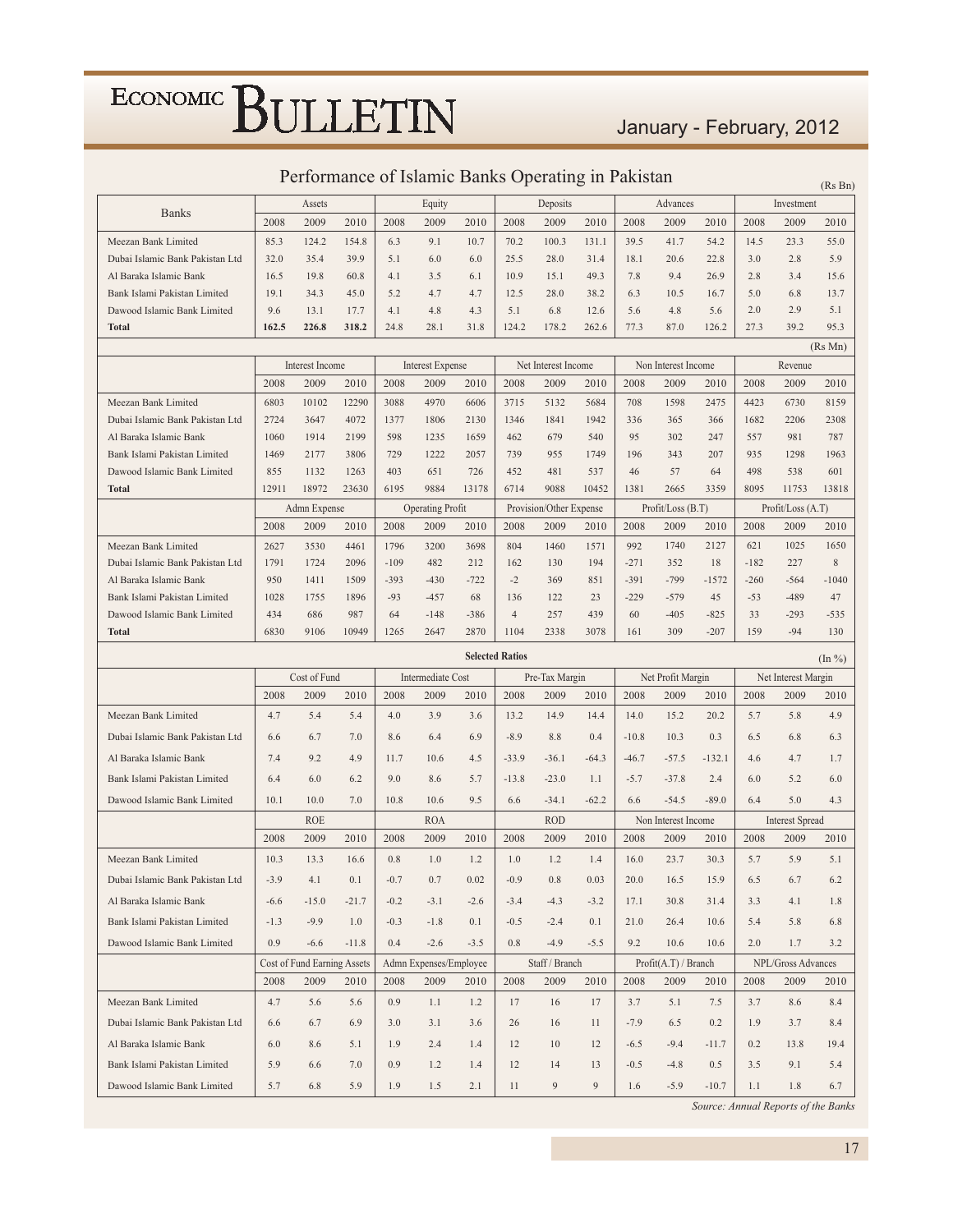### **Market Analysis**

Market

turnover

brisk

The market during the period January-February 2012 was bullish with strong volumes. Overall, the KSE-100 Index during January to February, 2012 gained 1,593 points or 14.0 percent to close at 12,877 on average daily turnover of 128.42 million shares.

The market was mostly positive during January 2012 due to the apparent resolution of the CGT issue in regards to its modalities and collection.

The Market (January-December 2011)



The market began 2012 on a negative note as the KSE-100 Index shed 438 points or 3.9 percent from the January 2 to 12 to close at 10,909. The first week of January saw profit taking in OGDC and NESTLE. The selling activity in OGDC might be attributed to the discouraging discovery numbers from Zin block. In addition, U.S. President signed into law the bill that would suspend US\$700m in military aid to Pakistan.

The bearish spell continued into most of the second week of the month mainly on the back of continuous depreciation of the Pak Rupee against the US Dollar and heightened tension between the government and the military. Further adding to investors' jitters was the Supreme Court's reprimand of the Prime Minister regarding the non-implementation of its NRO decision and articulated 6 options that the court may use to implement its decision.

The net outflow of foreign funds from the bourse during the first two weeks of the month was US\$6.50m. The Index staged a minor rally on January 13 based on news reports that the SECP has forwarded tax relief proposals to the FBR including reform of the collection mechanism for CGT. The KSE-100 gained 105 points to close at 11,014 on January 13. The fertilizer stocks bucked the negative trend during the second week due to hike in urea price by Rs210 per 50kg bag by ENGRO to compensate for the impact of GIDC.

During the third week of January, the market witnessed brisk turnover ahead of earnings announcements of major companies and positive expectations of investors that the Government of Pakistan will accept the proposals of the SECP regarding the CGT. The witnesses Index surged by  $760$  points  $(+6.9$  percent WoW) to 11,774 on January 20. Average daily volumes ballooned by 208.8 percent during the week (86.88m shares) compared to the previous week when they averaged 28.13m shares. During the first 3 days of the week, the KSE-100 Index surged by 533 points to end January 18 at 11,547.

> The bullishness in the market was driven by institutional buying interest in oil, energy and fertilizer stocks on the back of positive expectations of earnings and payout announcements. In addition, the appointment of Aitzaz Ahsan as Prime Minister Gilani's lawyer in the contempt of court case sent positive signals in the markets that a more reconciliatory tone may be used by the government in dealing with the judiciary. The market was slightly negative on January 19 because of profit taking in selective Index stocks such as OGDC. The market surged by 259 points on January 20; ahead of the finance minister's meeting with the stock brokers regarding CGT on January 21.

The market was mixed during the fourth week Market was mixed of the month with a strong start and finish and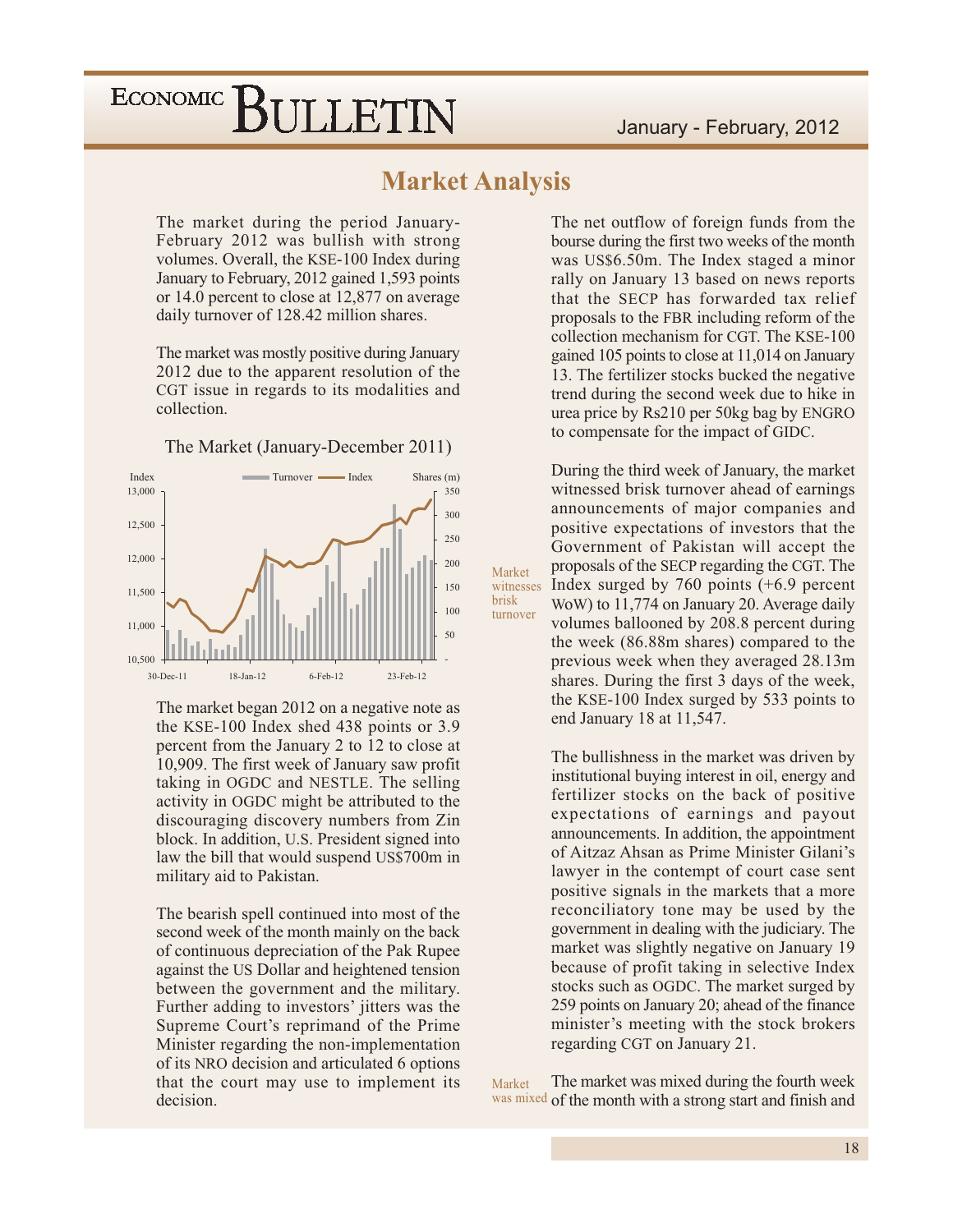profit taking during the middle sessions. Average daily volumes rose by 67.2 percent WoW to 145.24m shares, while the Index was up by 185 points  $(+1.58$  percent WoW) to  $11,960$  on January 27. On January 23, the market continued its bullish trend from February 13 on the euphoria of the Federal Finance Minister's announcement in the week to accept all the proposals of the SECP regarding the modalities of the CGT collection and freezing the tax rates for CGT for the next 2 years, as well.

The KSE-100 Index surged by 262 points to close Monday's session at 12,037. The next 3 sessions saw the market enter into a slight corrective phase. Technically, the market was gradually moving into the overbought zone which was one factor driving profit taking in selective Index stocks from the oil, banking and fertilizer sectors. Another driver for profit taking was the re-emergence of sectarian killings in Karachi. From January 24 to 26, the KSE-100 Index shed 153 points to  $11,883$ . The market staged a minor recovery on January 27 (Friday) leading to a gain of 76 points. The KSE-100 Index remained lackluster for the last 2 sessions of the month. The Index shed 85 points to end the month on January 31 at 11,874.

The market displayed a gradual rise coupled with brisk volumes during the month of February under review on the back of buying activity by both local and foreign investors.

The market started February on a bullish note coupled with a spark in daily turnover. The KSE-100 Index gained 356 points or 3.0 percent from the beginning of the month to close on February 10 at 12,231. The buying activity in selective energy, banking, oil and fertilizer stocks on the back of renewed foreign interest was the main driver behind the positive movement in the Index. This sanguine activity was present despite the somber 1QFY12 review of the economy by the SBP, negative assessment by the IMF and Moody's Investor Service and resurgence of inflationary threat portrayed in the January 2012 figures.

February

bullish

note

starts on a

### January - February, 2012

The market made steady gains during the third week of the month on the back of buying interest in selective Index stocks by both local and foreign investors despite the status quo stance on the policy rate kept by the SBP on February 11. Average daily volumes were up slightly by 3.2 percent WoW to 175.04 million shares. The Index surged by 264 points (2.16) percent WoW) to 12,495 on Friday, February 17. The market started the week on a flat note as the Supreme Court charge sheeted the Prime Minister for contempt of court on February13 causing some uncertainty among investors over the immediate political outlook.

Most of the activity on February 13 and 14 was concentrated on lower tier scrips. The KSE-100 Index gained 30 points over 2 sessions to close Tuesday (February 14) at 12,261. Turnover picked up over the next 2 days as there was buying activity in major Index stocks from oil, fertilizer and banking sectors. There was speculation regarding the early implementation of the pro-investment changes in CGT that were announced last month. In addition, ENGRO announced on February 16 annual results and payouts that exceeded market expectations. The KSE-100 Index jumped by 233 points from February 15 to 17.

The bulls remained in the driving seat for most of the fourth week of the month on the back of results announcement and foreign buying interest. Average daily volumes surged by 36.9 percent WoW to 239.62m shares. The Index rose by 210 points (1.69 percent WoW) to 12,706 on February 24, a 10-month high. The net foreign inflow of funds in the bourse during the week was recorded at US\$1.55m. The market registered steady gains during the first 3 days of the week due to buying interest in selective energy, cement and banking stocks in anticipation of earnings and payout announcements and finalization of debt swap deal of Rs136bn in the form of TFCs to relieve the short term borrowing on the balance sheets of the energy sector.

Average

volumes

daily

rise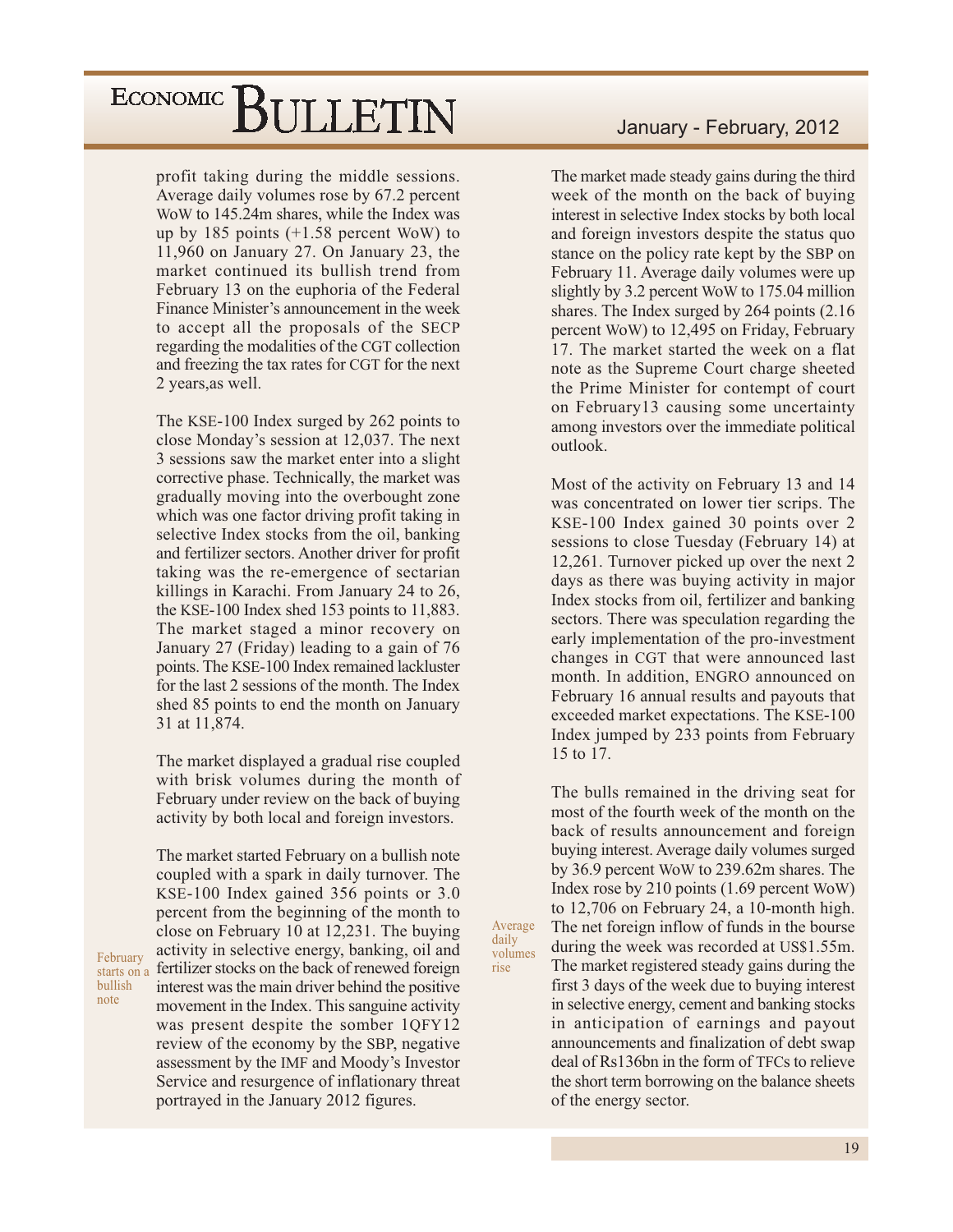There was special focus in scrips such as DGKC, OGDC, UBL, HBL and MCB. The KSE-100 Index gained 107 points over 3 days to 12,603 on February 22, closing at a 14-month high. The KSE-100 Index shed 87 points on February 23 on the back of profit taking especially in OGDC as its 1HFY12 result was slightly disappointing. The market staged a fight back on February 24 as gains were recorded across the board led by buying interest in oil, power and banking sectors.

The KSE-100 Index made moderate gains over the last 3 sessions of the month. The Index increased by 171 points to end the month on February at 12,877.

The Pakistan market PE at 6.11x is trading at a 51.1 percent discount to the regional average of 12.50x. Based on dividend yield, Pakistan is the most attractive at 8.37 percent as compared to the regional average of 2.80 percent, followed by Taiwan (4.35 percent) and Thailand (4.06 percent).

### January - February, 2012

#### **Regional Valuation Comparison**

|             | 12m F      | 12m F                  |
|-------------|------------|------------------------|
| Country     | <b>PEx</b> | Dividend Yield $(\% )$ |
| China       | 10.18      | 2.00                   |
| Hong Kong   | 12.41      | 2.88                   |
| India       | 12.05      | 1.54                   |
| Indonesia   | 13.00      | 2.41                   |
| Malaysia    | 13.91      | 3.31                   |
| Pakistan    | 6.11       | 8.37                   |
| Philippines | 13.57      | 2.47                   |
| Singapore   | 13.03      | 3.54                   |
| South Korea | 9.46       | 1.48                   |
| Taiwan      | 15.97      | 4.35                   |
| Thailand    | 11.40      | 4.06                   |

Source: Thomson One Analytics, Date: February 16, 2012

With another earnings season ending, the focus will return to the political scenario and the upcoming budget expected in May. Many events are happening on the political front such as the contempt of court case against the Prime Minister, Senate elections and Memogate inquiry. Developments on the political scene might adversely impact investor sentiments in the immediate term. In addition, the changes in the CGT regime have not been officially notified by the GoP through legislation/ordinance and/or SRO, leading to more anxiety for investors heading into March.

Looking

Ahead

(Contributed by Taurus Securities Ltd, a subsidiary of National Bank of Pakistan)

Regional Valuation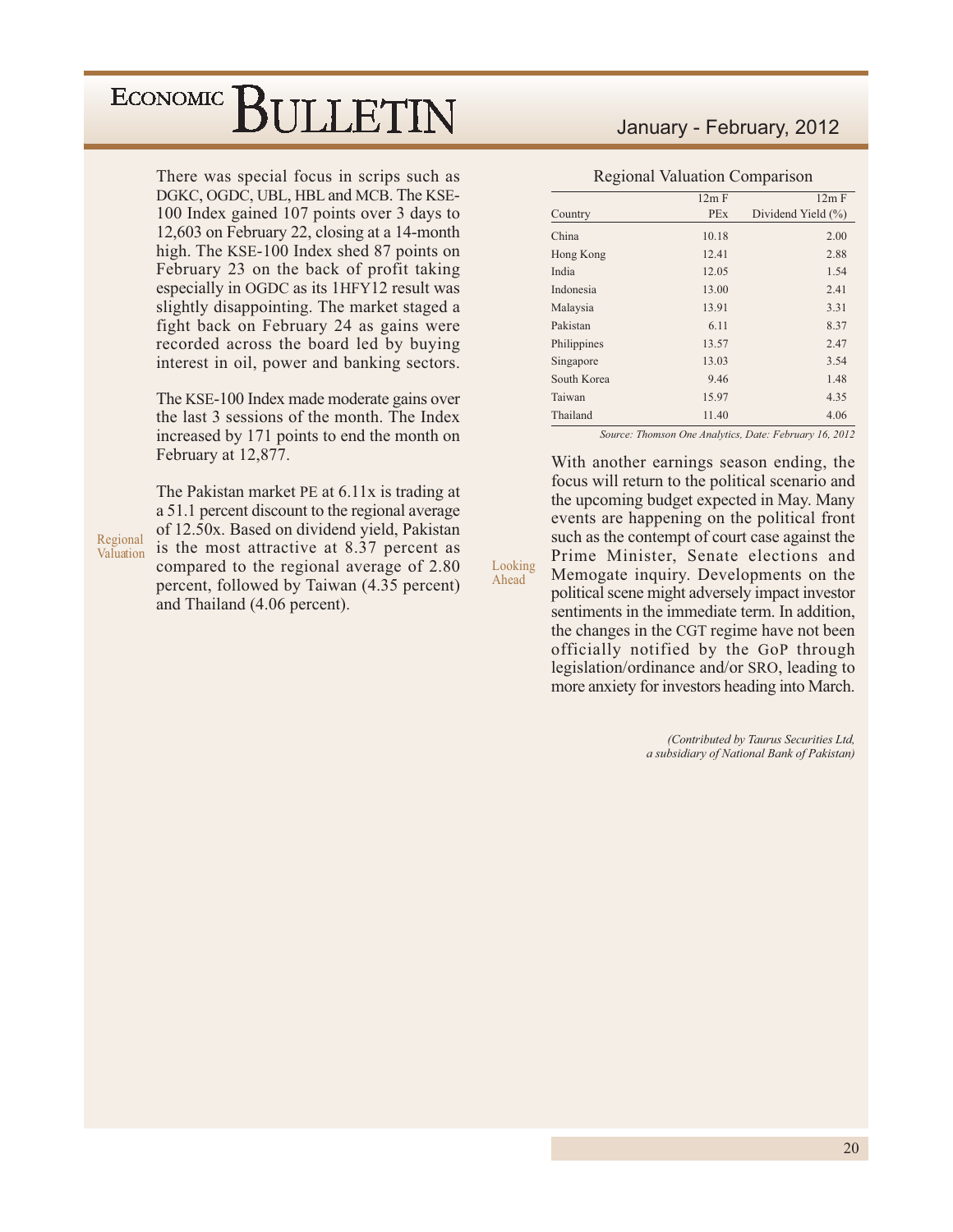### **Book/Report Reviews**

**Education in Pakistan** Learning from Research Partnerships Ayesha Bashiruddin, Zubeda Bana and Arbab Khan Afridi Oxford University Press 2012

In 2005, two Pakistani based universities, namely, the Aga Khan University - Institute for Educational Development (AKU-IED), in the private sector and Institute of Education and Research – Peshawar University (IER–PU) in the public sector and one Norway based university, viz Centre for International Education, University College Oslo, developed research partnership to work together to promote joint research studies, professional development of faculty and students and whole school improvement in teacher education in Pakistan. This book is based on research studies that were conducted and some papers which were presented in a conference collaboratively held by the project.

Three themes have been discussed in the book, namely, learning from research in schools, learning from research in teacher education institutions and learning from research in higher education. The first theme has four research studies; teaching grammar; beliefs and practices of teachers of English; effects of teaching and learning in large primary classes in Peshawar primary schools; the importance of the context in school improvement (the author reflects on and presents an analysis of the Whole School Improvement Programme which was designed and implemented in four government secondary schools established and run by the University of Peshawar and the fourth study is exploring indigenous leadership practices: case study of school principals in the Khyber Pukhtunkhwa province.

There are two studies with regard to the second theme. In the first chapter of this theme, the authors study both male and female perspectives about the role of teaching practicum on their learning to teach. The second chapter on this theme, discusses the use of innovative teaching approaches through action research for B.Ed programmes. This research was aimed at studying how teaching and learning could be made more interactive and interesting for students of a B.Ed programme by using innovative teaching approaches through action research.

A third theme in the book is learning from research in higher education. There are three chapters in this section. The purpose of the first study entitled, 'Graduate Students in Education in a Public Sector University in Pakistan: Quest for Quality', was to understand students experience of their graduate studies and what they know about their programme, policies and procedures. What is the experience of graduate students from induction and course work to supervision and completion of their graduate studies in education.

The next chapter on this theme, entitled: 'Improving Quality of Education through Enhancement of Teachers' Capacity: Policy Implications for Higher Education in Pakistan', discusses on what quality of education is and how it could be achieved in contemporary schools. The last chapter focuses on sharing some reflections and insights from the tripartite institutional cooperation between the two Pakistan universities and one Norway based university.

Pakistan – A Dream Gone Sour Roedad Khan **Oxford University Press** Ninth Impression 2011

The book is a collection of the author's personal reminiscences and observations based on nearly forty years in the service of Pakistan. It seeks to answer some questions like: how did the Pakistan dream turn sour? where did we go wrong? what has the role of our national institutions been and what is their contribution to the present unpleasant situation? is it our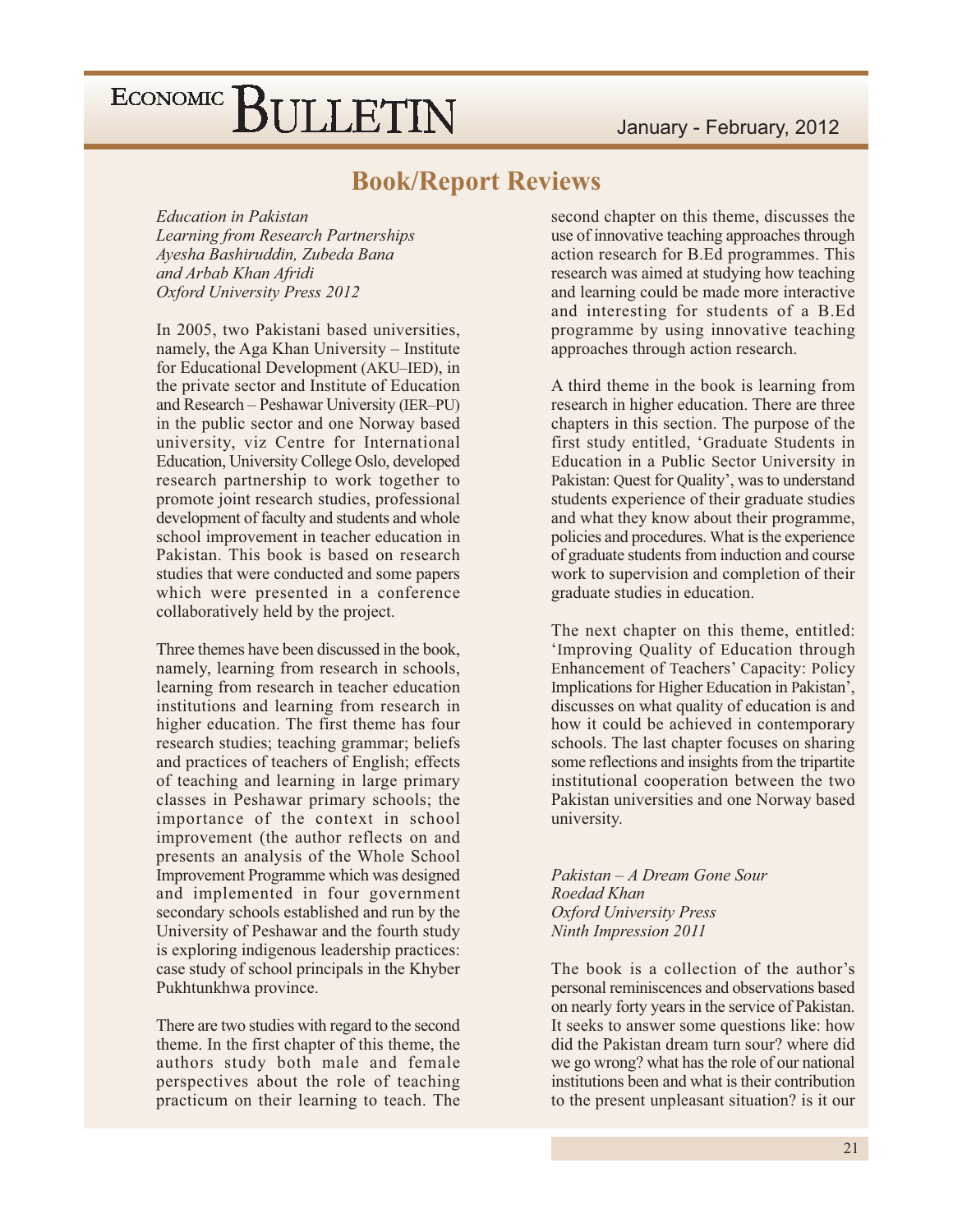destiny to be ruled by practitioners of the art of larceny, loot and plunder? is the nation already passing through its terminal stage? is it too late?

It is the story of six Presidents who ruled Pakistan from 1958 onwards. Each one of them, in his own way, has, directly or indirectly, contributed to our generation's anguish and sense of betrayal, to our loss of confidence in our rulers, in our country, in our future, in ourselves, and to the souring of the dream of Pakistan, writes the author.

In one of the chapters the author talks about Mr. Jinnah's concept of the role of civil servants in independent Pakistan. This is one of the least known speeches of the Founder of the Nation, says the author. The Quaid's advice to civil servants was to serve whichever government is formed according to the Constitution and whoever happens to be the prime minister, coming into power in the ordinary constitutional course. Little attention was paid to this advice. The author further writes, the most arduous search will not turn up many civil servants anywhere in the country today who do their duty as servants to the people and the state, fearlessly and honestly; who are not influenced by political pressure from any political party or individual politician, and who do not have a stake in supporting one political party or another, or one political leader or another.

In the chapter, 'fifty years of independence', the author writes, Pakistan today faces its moment of truth. There seems to be a crisis of public confidence in the country's future and in the institutions that constitute its political apparatus. He further states, Pakistan today presents an image of a country plagued by political, ethnic, and sectarian divisions. Never before has public faith in the country's future sunk so low. There is widespread and growing cynicism among the people. The country as a whole appears to be adrift, lacking confidence about its future. There is no leader able to prepare the country for the twentyfirst century. Nobody knows where the country is headed without effective leadership to guide or direct it  $-$  and few seem to care.

### January - February, 2012

Company Law in Pakistan 2012 Prof. Dr. Khawaja Amjad Saeed

This book is an updated and expanded edition of the author's earlier written book Company Law in Pakistan published in 1997. It incorporates changes in the Companies Ordinance and related legislation. Wherever relevant the amendments introduced have also been included in the concerned chapters. The new additions that have been made in updating the 2012 edition, includes among others; an executive summary of every chapter; inclusion of a separate chapter which summarizes amendments made in today's Companies Ordinance 1984, through various Finance Acts, 2007 and 2008. Self-test questions along with solutions have also been included at the end of each chapter.

The book consists of 19 chapters, where the last chapter, titled 'Latest Amendments' discusses the extensive changes that have been made in the Finance Act 2007 and 2008. The summary at the beginning of each chapter, provides the readers an overview of the chapter.

The introductory chapter of the book provides the readers with the history of company law in Pakistan, related aspects, types of companies, powers and functions of the Commission etc. The following chapter describes in detail the promotion and incorporation of a company, followed by a chapter which gives in detail the preparation of *Prospectus*, followed by chapters on Allotment, Shareholders of a Company, Management of Companies, Meetings and Resolution to Preparation of Annual Accounts. Another chapter describes the salient features of legal provision governing the auditors of a company. One of the chapters highlights the importance of proper ascertainment of profits with its concept and difficulties in the determination of profits. There is a chapter on legal provisions governing foreign companies, on legal provisions governing winding up and on legal matters relating to non-banking finance companies.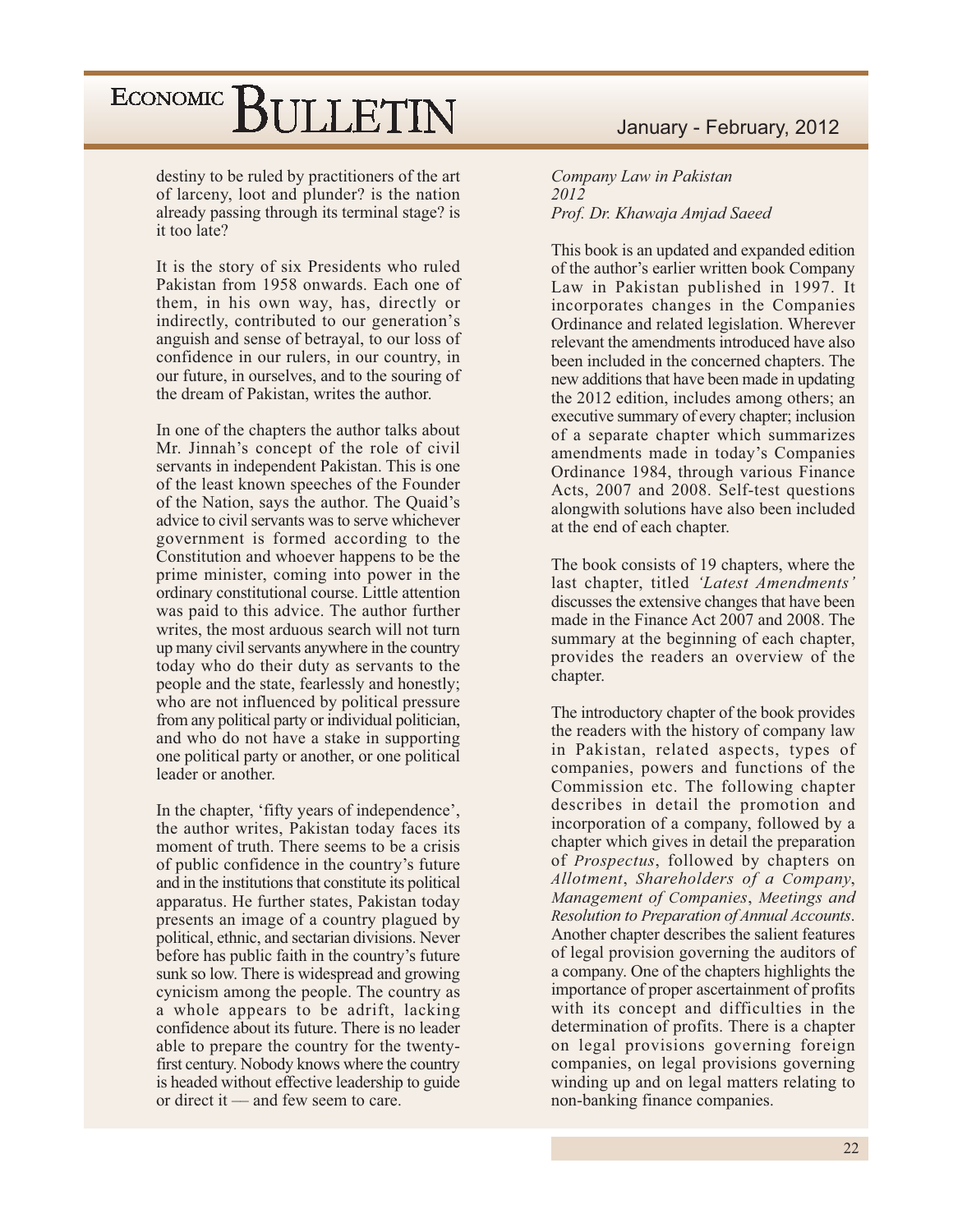### January - February, 2012

### **Pakistan Economy - Key Economic Indicators**

|                                  | Unit            | 2004-05 | 2005-06 | 2006-07 | 2007-08 | 2008-09 | 2009-10 | 2010-11 |
|----------------------------------|-----------------|---------|---------|---------|---------|---------|---------|---------|
| <b>Output and Prices</b>         |                 |         |         |         |         |         |         |         |
| GNP Size (MP)                    | Rs.bn           | 6634    | 7773    | 8831    | 10452   | 13070   | 15403   | 18847   |
| GDP Size (FC)                    | Rs.bn           | 6123    | 7158    | 8235    | 9921    | 12110   | 14066   | 17107   |
| Income Per Capita                | $\mathbb{S}$    | 724     | 823     | 905     | 1022    | 1017    | 1068    | 1122    |
| Real Growth                      | $(\%)$          |         |         |         |         |         |         |         |
| <b>GNP</b>                       |                 | 8.7     | 5.6     | 6.7     | 3.7     | 4.0     | 5.1     | 2.8     |
| <b>GDP</b>                       |                 | 9.0     | 5.8     | 6.8     | 3.7     | 1.7     | 3.8     | 2.4     |
| Agriculture                      |                 | 6.5     | 6.3     | 4.1     | 1.0     | 4.0     | 0.6     | 1.2     |
| Manufacturing                    |                 | 15.5    | 8.7     | 8.3     | 4.8     | $-3.6$  | 5.5     | 3.0     |
| Services Sector                  |                 | 8.5     | 6.5     | 7.0     | 6.0     | 1.7     | 2.9     | 4.1     |
| <b>Prices</b>                    | $(\%)$          |         |         |         |         |         |         |         |
| <b>Consumer Price Inflation</b>  |                 | 9.3     | 7.9     | 7.8     | 12.0    | 20.8    | 11.7    | 13.9    |
| <b>Wholesale Price Inflation</b> |                 | 6.8     | 10.1    | 6.9     | 16.4    | 18.2    | 12.6    | 23.3    |
| Food Inflation CPI               |                 | 12.5    | 6.9     | 10.3    | 17.6    | 23.7    | 12.5    | 18.0    |
| Non Food Inflation CPI           |                 | 7.1     | 8.6     | 6.0     | 7.9     | 18.4    | 11.1    | 10.6    |
| Core Inflation <sup>†</sup>      |                 | 7.2     | 7.5     | 5.9     | 8.4     | 17.6    | 11.0    | 9.7     |
| <b>GDP</b> Deflator              |                 | 7.0     | 10.5    | 7.7     | 16.2    | 20.0    | 11.9    | 18.8    |
| Gold Tezabi (Karachi)            | Rs./10 grams    | 8216    | 10317   | 12619   | 16695   | 22195   | 29587   | 37658   |
| Petrol Super                     | Rs/Ltr          | 40.74   | 55.12   | 56.00   | 57.83   | 67.68   | 67.56   | 75.70   |
| Kerosene Oil                     | Rs/Ltr          | 29.11   | 36.19   | 39.09   | 43.44   | 66.79   | 72.65   | 84.89   |
| Wheat Flour (Avg. Quality)       | Rs/Kg           | 13.28   | 13.06   | 13.64   | 18.07   | 25.64   | 28.77   | 29.56   |
| <b>Savings and Investment</b>    | $%$ GDP         |         |         |         |         |         |         |         |
| National Savings                 |                 | 17.5    | 18.2    | 17.4    | 13.6    | 12.5    | 13.1    | 13.6    |
| Domestic Savings                 |                 | 15.4    | 16.3    | 15.6    | 11.5    | 9.8     | 9.3     | 9.3     |
| Gross Fixed Investment           |                 | 17.5    | 20.5    | 20.9    | 20.5    | 16.6    | 13.8    | 11.8    |
| Public Sector                    |                 | 4.3     | 4.8     | 5.5     | 5.4     | 4.3     | 3.6     | 3.3     |
| Private Sector                   |                 | 13.1    | 15.7    | 15.4    | 15.0    | 12.3    | 10.2    | 8.5     |
| <b>Public Finance</b>            |                 |         |         |         |         |         |         |         |
| Revenue Receipts (Fed Govt)      | $%$ GDP         | 13.8    | 14.2    | 14.9    | 13.7    | 13.2    | 13.8    | 11.7    |
| <b>Tax Revenue</b>               | $%$ GDP         | 8.9     | 9.4     | 9.7     | 9.9     | 9.8     | 10.0    | 8.9     |
| Total Expenditure                | $%$ GDP         | 17.2    | 18.5    | 19.1    | 18.7    | 16.5    | 17.4    | 14.8    |
| <b>Fiscal Deficit</b>            | $\%$ GDP        | 3.3     | 4.3     | 4.3     | 7.6     | 5.3     | 6.3     | 4.0     |
| FBR Tax Collection (Fed Govt)    | Rs.bn           | 590.4   | 713.5   | 847.2   | 1007.2  | 1161.2  | 1328.6  | 1558.0  |
| <b>Direct Taxes</b>              | $%$ share       | 31.0    | 31.5    | 39.4    | 38.4    | 38.2    | 39.8    | 38.7    |
| <b>Indirect Taxes</b>            | $%$ share       | 69.0    | 68.5    | 60.6    | 61.6    | 61.8    | 60.2    | 61.3    |
| <b>Internal Debt Outstanding</b> | Rs.bn           | 2158    | 2337    | 2610    | 3275    | 3861    | 4654    | 6017    |
| Funded Debt                      | % Internal Debt | 59.8    | 62.3    | 64.0    | 68.8    | 67.1    | 68.7    | 72.5    |
| <b>Unfunded Debt</b>             | % Internal Debt | 40.1    | 37.7    | 36.0    | 31.2    | 32.9    | 31.3    | 27.5    |
| <b>Monetary Sector</b>           |                 |         |         |         |         |         |         |         |
| Growth of Monetary Assets M2     | $\%$            | 19.3    | 15.2    | 19.3    | 15.3    | 9.6     | 12.5    | 16.0    |
| Currency in Circulation          | Rs.bn           | 665.9   | 740.4   | 840.2   | 982.3   | 1152.2  | 1295.4  | 1501.4  |

*i*non-food non-energy